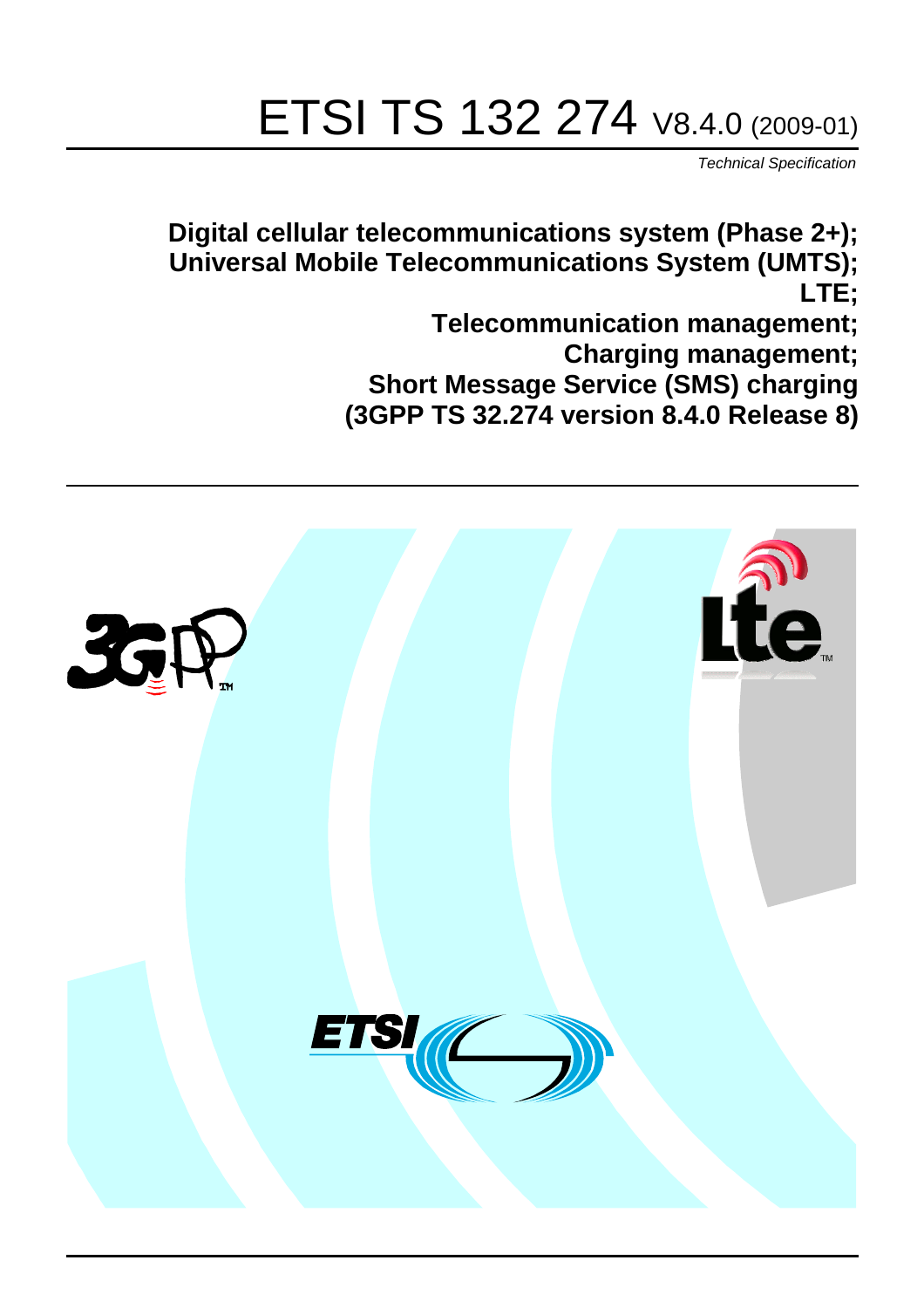Reference RTS/TSGS-0532274v840

Keywords

GSM, LTE, UMTS

#### *ETSI*

#### 650 Route des Lucioles F-06921 Sophia Antipolis Cedex - FRANCE

Tel.: +33 4 92 94 42 00 Fax: +33 4 93 65 47 16

Siret N° 348 623 562 00017 - NAF 742 C Association à but non lucratif enregistrée à la Sous-Préfecture de Grasse (06) N° 7803/88

#### *Important notice*

Individual copies of the present document can be downloaded from: [http://www.etsi.org](http://www.etsi.org/)

The present document may be made available in more than one electronic version or in print. In any case of existing or perceived difference in contents between such versions, the reference version is the Portable Document Format (PDF). In case of dispute, the reference shall be the printing on ETSI printers of the PDF version kept on a specific network drive within ETSI Secretariat.

Users of the present document should be aware that the document may be subject to revision or change of status. Information on the current status of this and other ETSI documents is available at <http://portal.etsi.org/tb/status/status.asp>

If you find errors in the present document, please send your comment to one of the following services: [http://portal.etsi.org/chaircor/ETSI\\_support.asp](http://portal.etsi.org/chaircor/ETSI_support.asp)

#### *Copyright Notification*

No part may be reproduced except as authorized by written permission. The copyright and the foregoing restriction extend to reproduction in all media.

> © European Telecommunications Standards Institute 2009. All rights reserved.

**DECT**TM, **PLUGTESTS**TM, **UMTS**TM, **TIPHON**TM, the TIPHON logo and the ETSI logo are Trade Marks of ETSI registered for the benefit of its Members.

**3GPP**TM is a Trade Mark of ETSI registered for the benefit of its Members and of the 3GPP Organizational Partners. **LTE**™ is a Trade Mark of ETSI currently being registered

for the benefit of its Members and of the 3GPP Organizational Partners.

**GSM**® and the GSM logo are Trade Marks registered and owned by the GSM Association.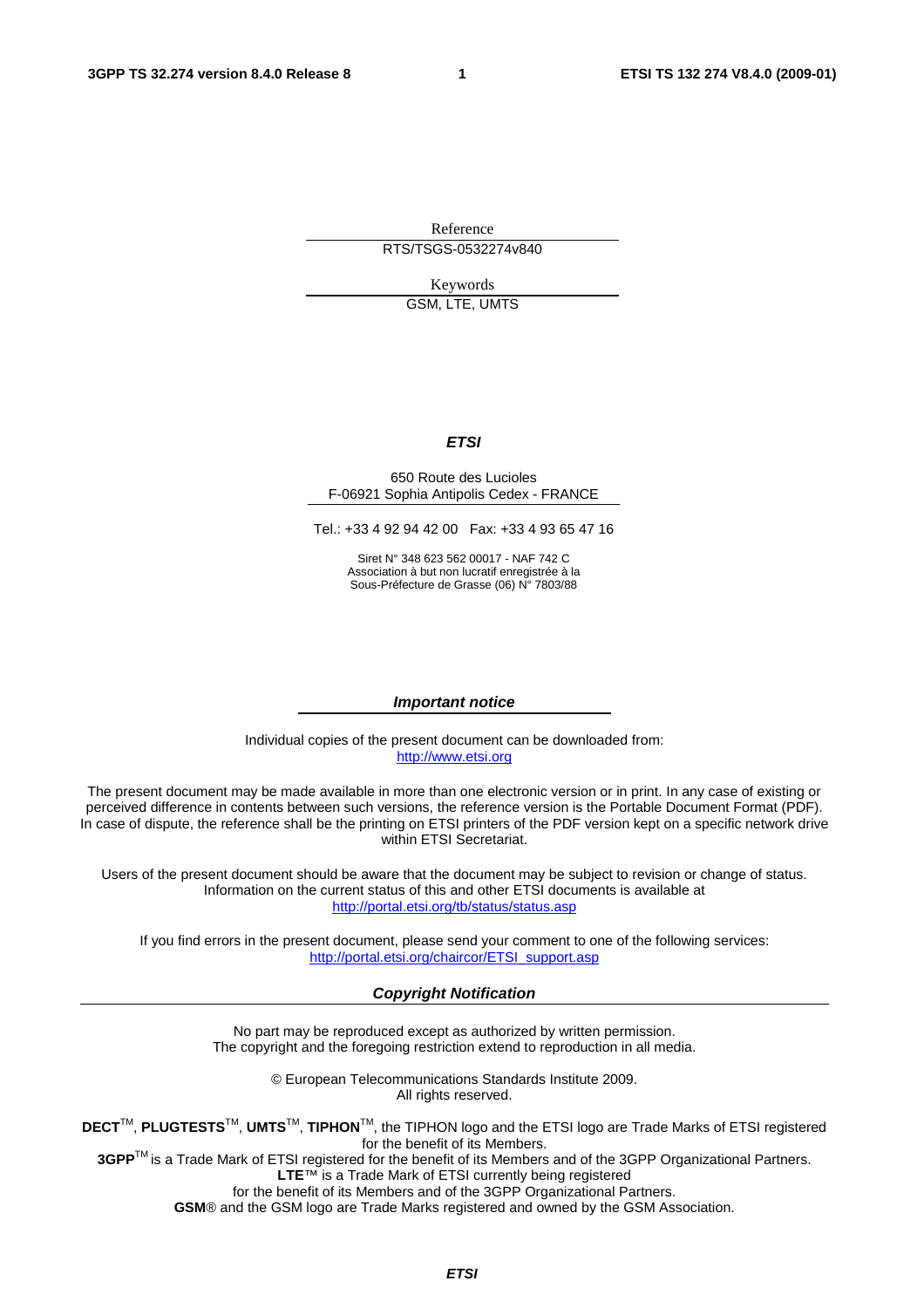## Intellectual Property Rights

IPRs essential or potentially essential to the present document may have been declared to ETSI. The information pertaining to these essential IPRs, if any, is publicly available for **ETSI members and non-members**, and can be found in ETSI SR 000 314: *"Intellectual Property Rights (IPRs); Essential, or potentially Essential, IPRs notified to ETSI in respect of ETSI standards"*, which is available from the ETSI Secretariat. Latest updates are available on the ETSI Web server [\(http://webapp.etsi.org/IPR/home.asp](http://webapp.etsi.org/IPR/home.asp)).

Pursuant to the ETSI IPR Policy, no investigation, including IPR searches, has been carried out by ETSI. No guarantee can be given as to the existence of other IPRs not referenced in ETSI SR 000 314 (or the updates on the ETSI Web server) which are, or may be, or may become, essential to the present document.

## Foreword

This Technical Specification (TS) has been produced by ETSI 3rd Generation Partnership Project (3GPP).

The present document may refer to technical specifications or reports using their 3GPP identities, UMTS identities or GSM identities. These should be interpreted as being references to the corresponding ETSI deliverables.

The cross reference between GSM, UMTS, 3GPP and ETSI identities can be found under <http://webapp.etsi.org/key/queryform.asp>.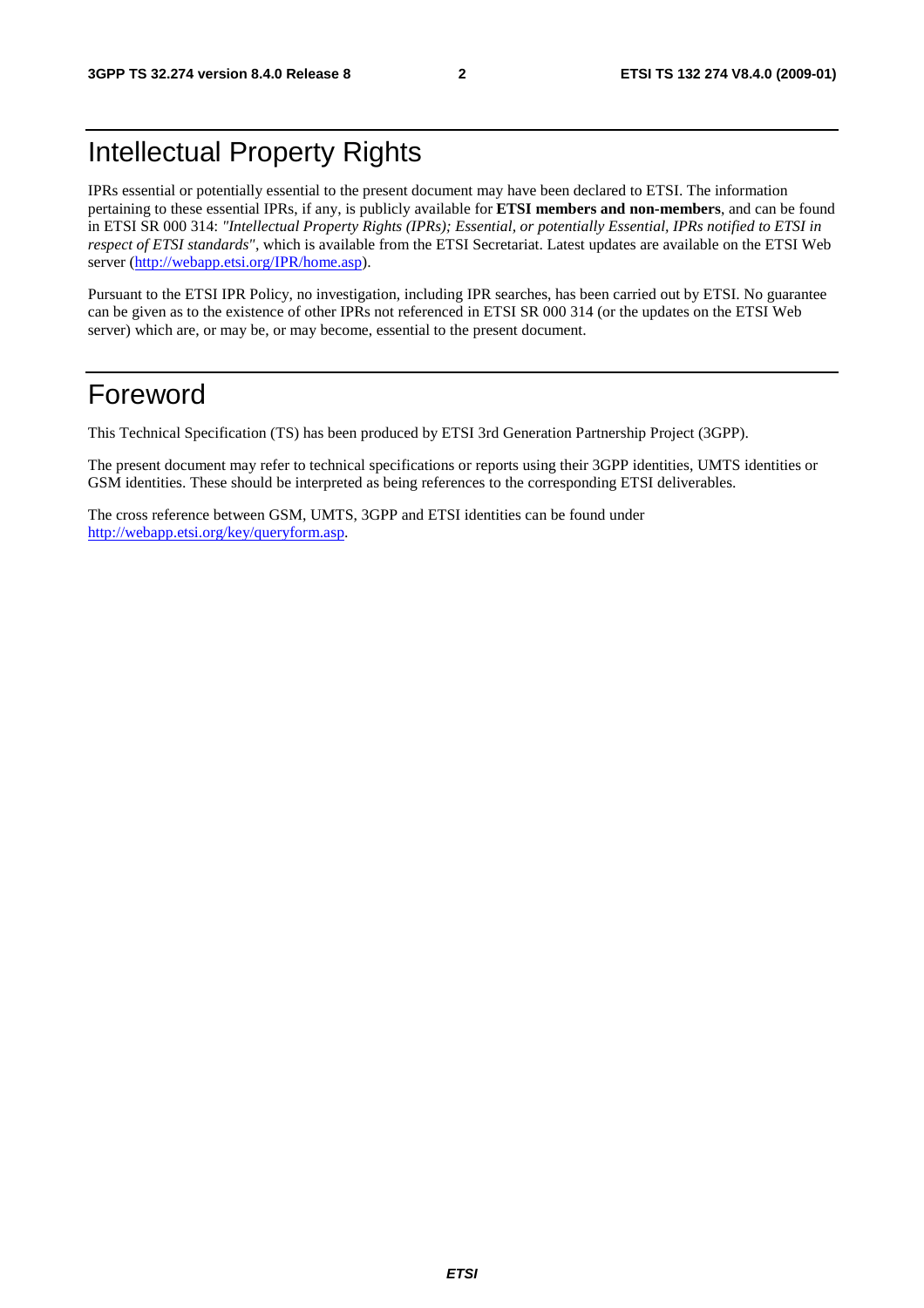$\mathbf{3}$ 

## Contents

| 1            |                                                                               |  |  |  |
|--------------|-------------------------------------------------------------------------------|--|--|--|
| 2            |                                                                               |  |  |  |
| 3            |                                                                               |  |  |  |
| 3.1          |                                                                               |  |  |  |
| 3.2          |                                                                               |  |  |  |
| 4            |                                                                               |  |  |  |
| 4.1          |                                                                               |  |  |  |
| 4.2          |                                                                               |  |  |  |
| 4.3          |                                                                               |  |  |  |
| 5            |                                                                               |  |  |  |
| 5.1          |                                                                               |  |  |  |
| 5.1.1        |                                                                               |  |  |  |
| 5.1.2        |                                                                               |  |  |  |
| 5.1.3        |                                                                               |  |  |  |
| 5.2          |                                                                               |  |  |  |
| 5.2.1        |                                                                               |  |  |  |
| 5.2.2        |                                                                               |  |  |  |
| 5.2.3        |                                                                               |  |  |  |
| 5.2.3.1      |                                                                               |  |  |  |
| 5.2.3.2      |                                                                               |  |  |  |
| 5.2.3.3      |                                                                               |  |  |  |
| 5.2.4        |                                                                               |  |  |  |
| 5.2.5        |                                                                               |  |  |  |
| 5.3<br>5.3.1 |                                                                               |  |  |  |
| 5.3.2        |                                                                               |  |  |  |
| 5.3.2.1      |                                                                               |  |  |  |
| 5.3.2.2      |                                                                               |  |  |  |
| 5.3.2.3      |                                                                               |  |  |  |
| 5.3.2.4      |                                                                               |  |  |  |
| 5.3.2.5      |                                                                               |  |  |  |
| 5.3.2.6      |                                                                               |  |  |  |
| 5.3.2.7      |                                                                               |  |  |  |
| 5.3.2.8      |                                                                               |  |  |  |
| 5.3.2.9      |                                                                               |  |  |  |
| 5.3.3        |                                                                               |  |  |  |
| 5.3.3.1      |                                                                               |  |  |  |
| 5.3.3.2      | Triggers for providing interim information for a SMS Credit Control session23 |  |  |  |
| 6            |                                                                               |  |  |  |
| 6.1          |                                                                               |  |  |  |
| 6.1.1        |                                                                               |  |  |  |
| 6.1.1.1      |                                                                               |  |  |  |
| 6.1.1.2      |                                                                               |  |  |  |
| 6.1.1.2.1    |                                                                               |  |  |  |
| 6.1.1.2.2    |                                                                               |  |  |  |
| 6.1.2        |                                                                               |  |  |  |
| 6.1.3        |                                                                               |  |  |  |
| 6.2          |                                                                               |  |  |  |
| 6.2.1        |                                                                               |  |  |  |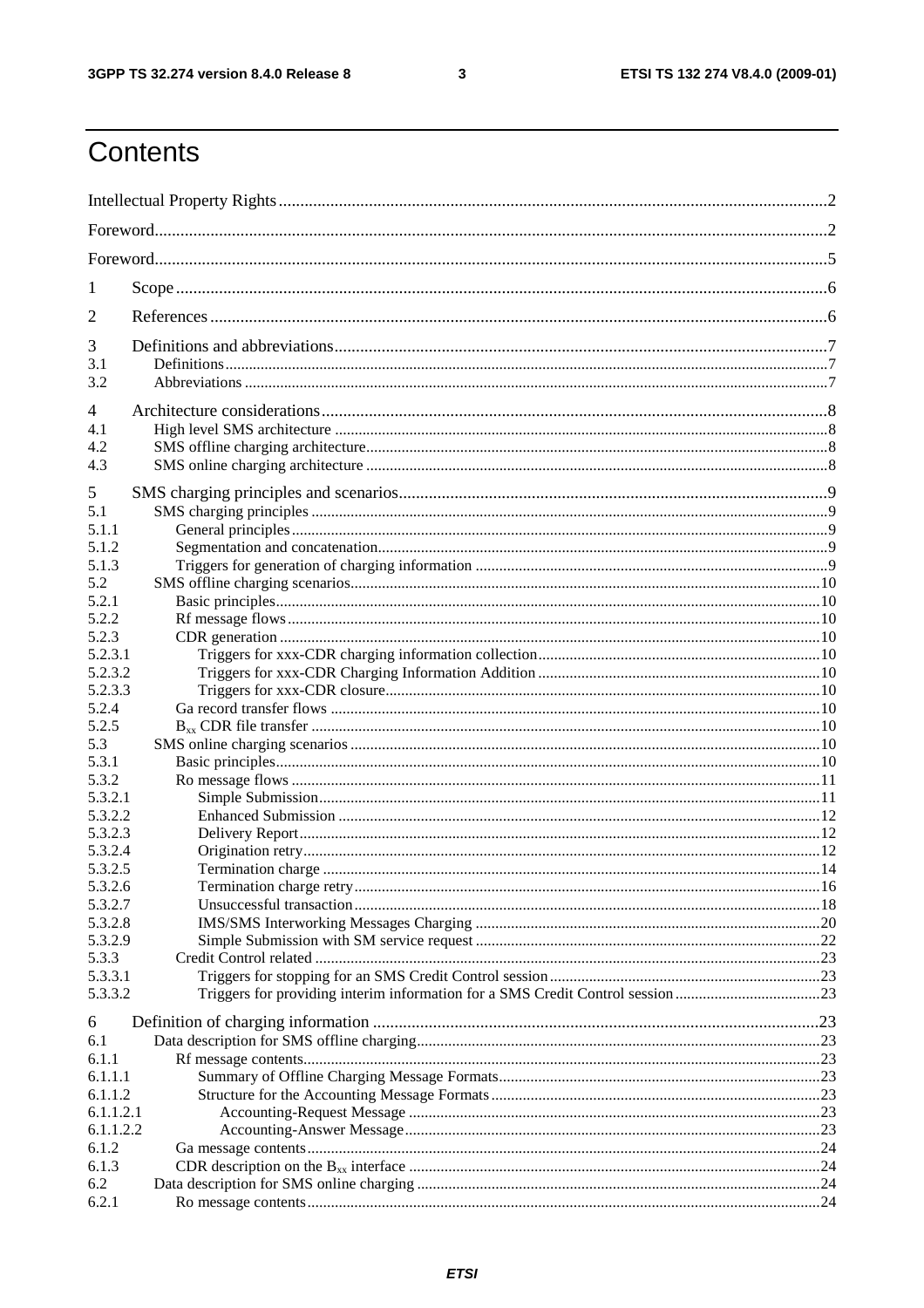$\overline{\mathbf{4}}$ 

| 6.2.1.0   |                               |  |  |  |  |
|-----------|-------------------------------|--|--|--|--|
| 6.2.1.1   |                               |  |  |  |  |
| 6.2.1.2   |                               |  |  |  |  |
| 6.2.1.2.1 |                               |  |  |  |  |
| 6.2.1.2.2 |                               |  |  |  |  |
| 6.3       |                               |  |  |  |  |
| 6.3.1     |                               |  |  |  |  |
| 6.3.1.1   |                               |  |  |  |  |
| 6.3.1.2   |                               |  |  |  |  |
| 6.3.2     |                               |  |  |  |  |
| 6.3.2.1   |                               |  |  |  |  |
| 6.3.2.2   |                               |  |  |  |  |
|           | <b>Annex A (informative):</b> |  |  |  |  |
|           |                               |  |  |  |  |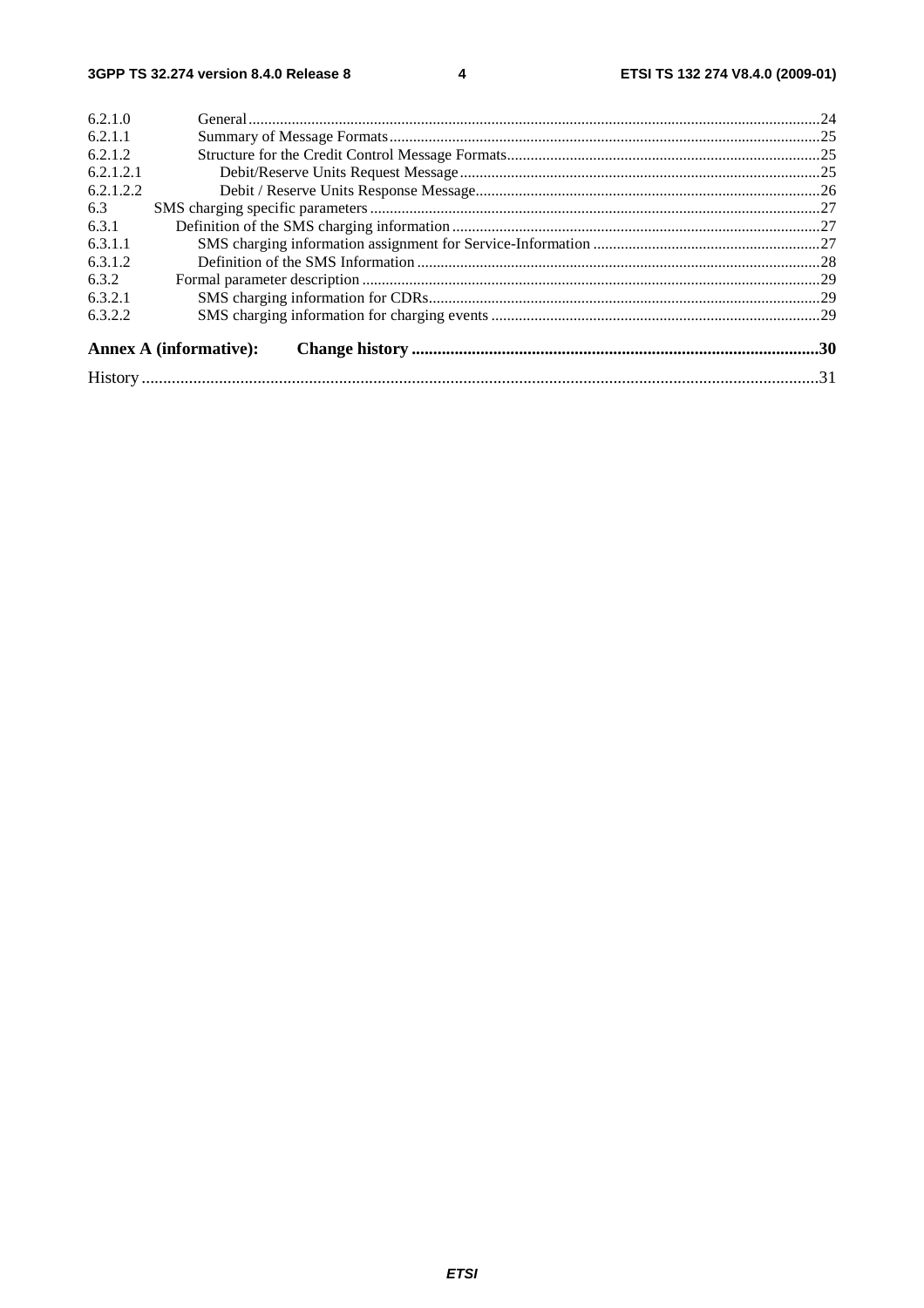## Foreword

This Technical Specification has been produced by the 3<sup>rd</sup> Generation Partnership Project (3GPP).

The contents of the present document are subject to continuing work within the TSG and may change following formal TSG approval. Should the TSG modify the contents of the present document, it will be re-released by the TSG with an identifying change of release date and an increase in version number as follows:

Version x.y.z

where:

- x the first digit:
	- 1 presented to TSG for information;
	- 2 presented to TSG for approval;
	- 3 or greater indicates TSG approved document under change control.
- y the second digit is incremented for all changes of substance, i.e. technical enhancements, corrections, updates, etc.
- z the third digit is incremented when editorial only changes have been incorporated in the document.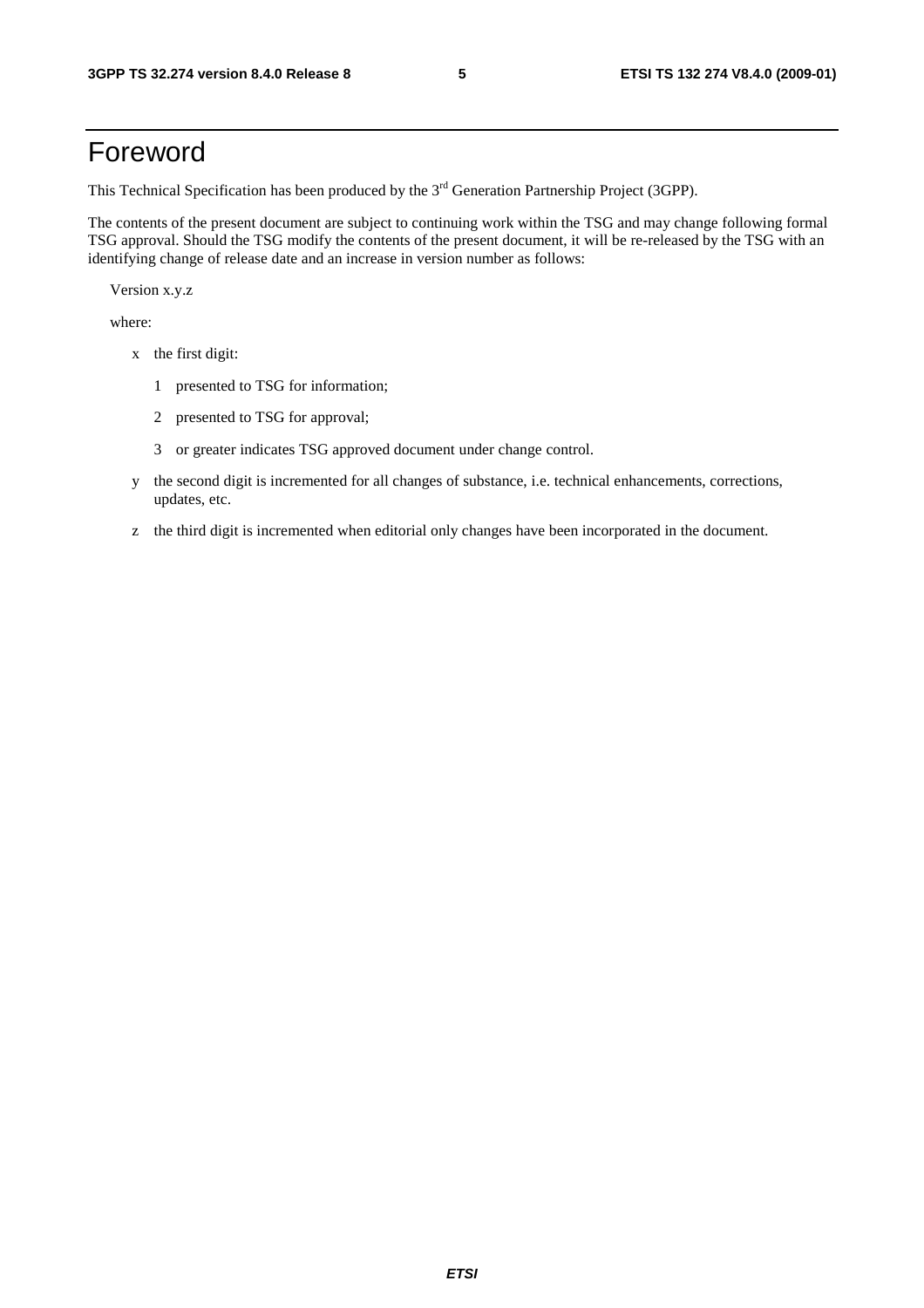## 1 Scope

The present document is part of a series of documents that specify charging functionality and charging management in GSM/UMTS networks. The GSM/UMTS core network charging architecture and principles are specified in 3GPP TS 32.240 [2], which provides an umbrella for other charging management TSs that specify:

- the content of the CDRs per domain / subsystem / service (offline charging);
- the content of real-time charging messages per domain / subsystem / service (online charging);
- the functionality of online and offline charging for those domains / subsystems / services;
- the interfaces that are used in the charging framework to transfer the charging information (i.e. CDRs or charging events).

The complete document structure for these TSs is defined in 3GPP TS 32.240 [2].

The present document specifies the Offline and Online Charging description for the Short Message Service (SMS), based on the functional description in 3GPP TS 23.040 [7] and on the SMS over IP in 3GPP TS 23.204 [8]. The present document does not replace existing offline SMS charging functionality and therefore is in addition to that defined in 3GPP TS 32.250 [9] and 3GPP TS 32.251 [10]. This charging description includes the offline and online charging architecture and scenarios specific to SMS, as well as the mapping of the common 3GPP charging architecture specified in 3GPP TS 32.240 [1] onto SMS. It further specifies the structure and content of the CDRs for offline charging, and the charging events for online charging. The present document is related to other 3GPP charging TSs as follows:

- The common 3GPP charging architecture is specified in 3GPP TS 32.240 [2];
- The parameters, abstract syntax and encoding rules for the CDRs are specified in 3GPP TS 32.298 [3];
- A transaction based mechanism for the transfer of CDRs within the network is specified in TS 32.295 [6];
- The file based mechanism used to transfer the CDRs from the network to the operator"s billing domain (e.g. the billing system or a mediation device) is specified in 3GPP TS 32.297 [5];
- The 3GPP Diameter application that is used for SMS offline and online charging is specified in 3GPP TS 32.299 [4].

Furthermore, requirements that govern the charging work are specified in 3GPP TS 22.115 [102].

## 2 References

The following documents contain provisions which, through reference in this text, constitute provisions of the present document.

- References are either specific (identified by date of publication, edition number, version number, etc.) or non-specific.
- For a specific reference, subsequent revisions do not apply.
- For a non-specific reference, the latest version applies. In the case of a reference to a 3GPP document (including a GSM document), a non-specific reference implicitly refers to the latest version of that document *in the same Release as the present document*.
- [1] 3GPP TR 21.905: "Vocabulary for 3GPP Specifications".
- [2] 3GPP TS 32.240: "Telecommunication management; Charging management; Charging architecture and principles".
- [3] 3GPP TS 32.298: "Telecommunication management; Charging management; Charging Data Record (CDR) parameter description".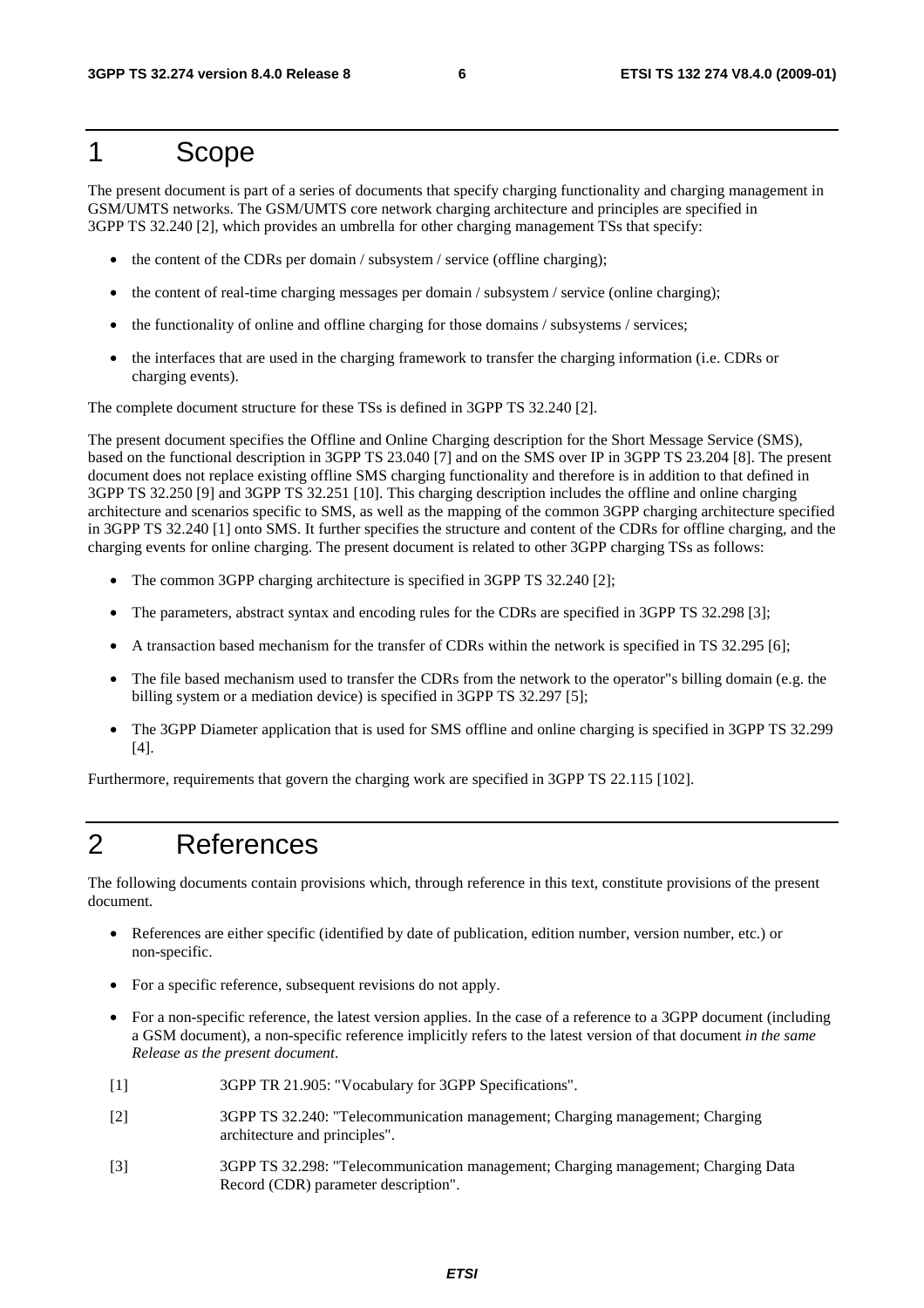- [4] 3GPP TS 32.299: "Telecommunication management; Charging management; Diameter charging application".
- [5] 3GPP TS 32.297: "Telecommunication management; Charging management; Charging Data Record (CDR) file format and transfer".
- [6] 3GPP TS 32.295: "Telecommunication management; Charging management; Charging Data Record (CDR) transfer".
- [7] 3GPP TS 23.040: "Technical realization of Short Message Service (SMS)"
- [8] 3GPP TS 23.204: "Support of Short Message Service (SMS) over generic 3GPP Internet Protocol (IP) access; Stage 2"
- [9] 3GPP TS 32.250: "Telecommunication management; Charging management; Circuit Switched (CS) domain charging".
- [10] 3GPP TS 32.251: "Telecommunication management; Charging management; Packet Switched (PS) domain charging".
- [11] 3GPP TS 32.296: "Telecommunication management; Charging management; Online Charging System (OCS) applications and interfaces".
- [12] IETF RFC 4006: "Diameter Credit-Control Application"
- [13] 3GPP TS 32.270: "Telecommunication management; Charging management; Multimedia Messaging Service (MMS) charging".
- [14] 3GPP TS 23.038: "Alphabets and language-specific information".
- [15] 3GPP TS 32.260: "Telecommunication management; Charging management; IP Multimedia Services (IMS) charging".
- [16] 3GPP TS 22.142: " Value Added Services (VAS) for Short Message Service (SMS) requirements "

## 3 Definitions and abbreviations

## 3.1 Definitions

For the purposes of the present document, the terms and definitions given in TR 21.905 [1], TS 32.240 [2] and the following apply. A term defined in the present document takes precedence over the definition of the same term, if any, in TR 21.905 [1] or TS 32.240[2].

**SMS node**: An SMS node, in this specification, refers to either an SMS router, IP-SM-GW, SMS-SC or a combination of these nodes.

### 3.2 Abbreviations

For the purposes of the present document, the abbreviations given in TR 21.905 [1], TS 32.240 [2] and the following apply. An abbreviation defined in the present document takes precedence over the definition of the same abbreviation, if any, in TR 21.905 [1] or TS 32.240 [2].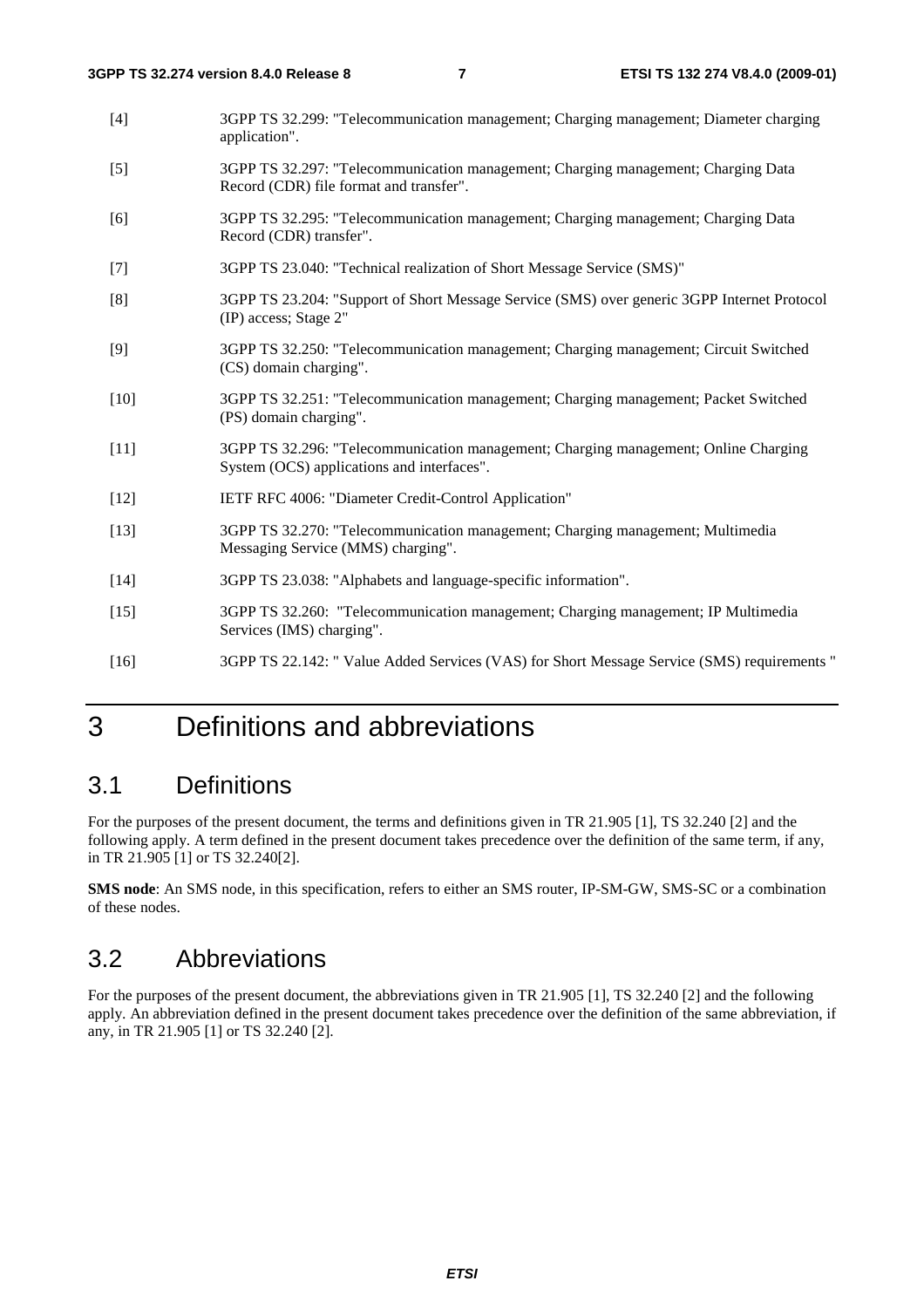## 4 Architecture considerations

## 4.1 High level SMS architecture

The high level SMS architecture is as defined in 3GPP TS 23.040 [7].Only the SMS Router, SMS-SC and the IP-SM-GW are within the scope of this specification. The details for the other nodes in the SMS architecture are defined within 3GPP TS 32.250 [9] and 3GPP TS 32.251 [10].

## 4.2 SMS offline charging architecture

Editor's Note: The offline architecture is For Further Study.

## 4.3 SMS online charging architecture

For online charging, the relevant SMS nodes utilise the Ro interface and application towards the OCS as specified in TS 32.299 [4]. The Ro reference point covers all online charging functionality required for SMS.

The SMS online charging architecture is depicted in figure 4.3.



**Figure 4.3: SMS online charging architecture** 

Details on the interfaces and functions can be found in TS 32.240 [2] for the general architecture components, TS 32.296 [11] for the OCS, and 32.299 [4] for the Ro application.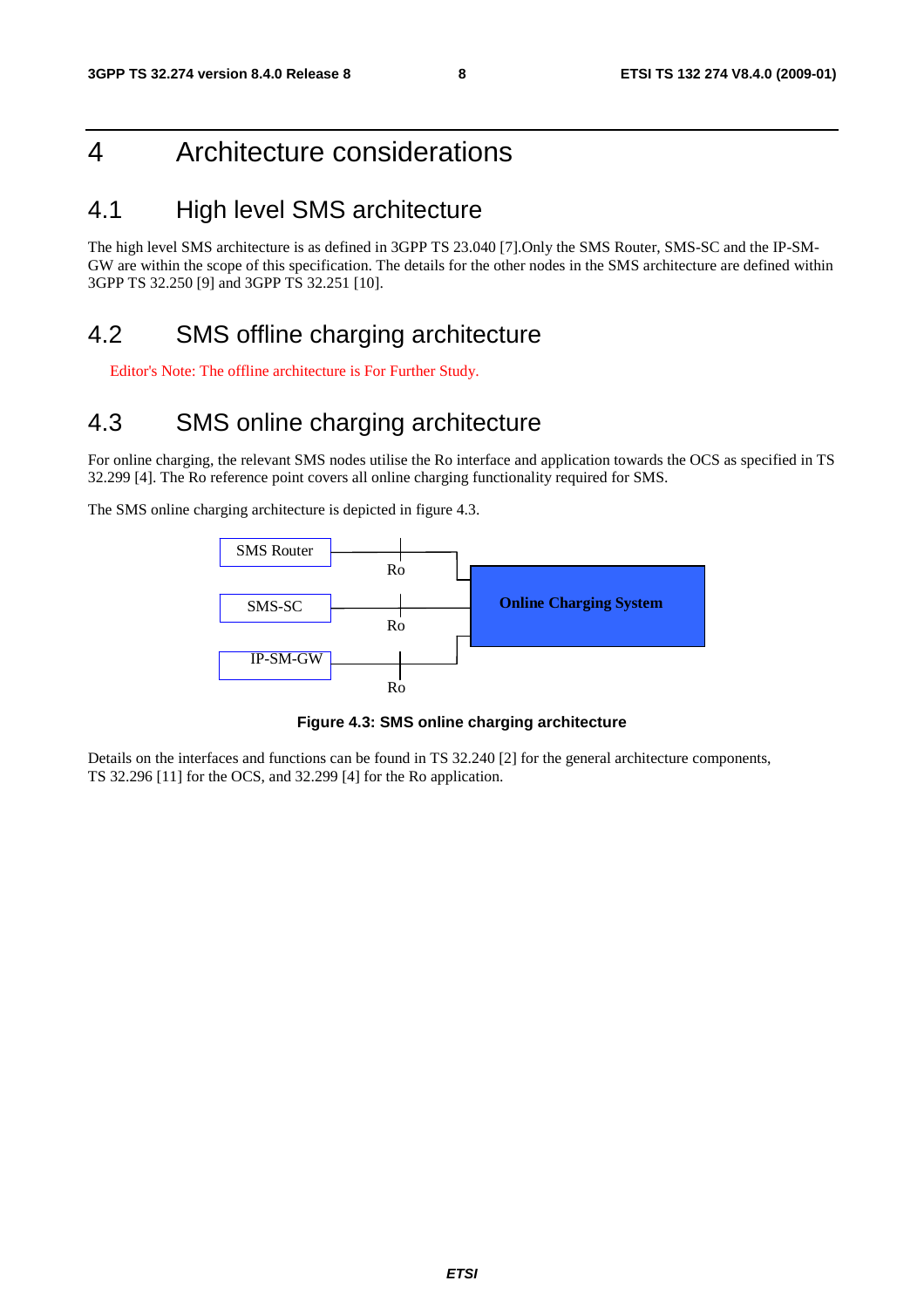## 5 SMS charging principles and scenarios

### 5.1 SMS charging principles

### 5.1.1 General principles

The Short Message Service comprises 4 main operational scenarios:

- Person to Person: The message is sent by a UE as originator and received by a UE as destination.
- Person to Application: The message is sent by a UE as originator and received by a third party application as destination.
- Application to Person: The message is sent by a third party application as originator and received by a UE as destination.
- Application to Application: The message is sent by a third party application as originator and received by another third party application as destination.

In addition SMS Nodes may apply services such as value added services specified in 3GPP TS 22.142 [16], services defined in industry standard protocols for SM submission from applications in a fixed network (protocols such as SMPP, UCP/EMI, OIS, CIMD, etc.) or vendor specific services as endorsed by 3GPP TS 23.040 [7].

As such, the SMS node collects charging information such as:

- the destination and source addresses applied for an SM;
- an indication of origination or termination handling;
- $i$ dentification of the node(s) and connection(s) involved in the SM transaction;
- SM validity period;
- in scenarios involving an application / VASP, the charging information describes the identification of the application / VASP;
- requested SM service type.

### 5.1.2 Segmentation and concatenation

Information about concatenated messages should be sent to the charging systems in order to apply the appropriate charging models. The charging system may be required to be stateful to process information about segmented messages.

### 5.1.3 Triggers for generation of charging information

The following service level events shall, based on operator configuration, trigger the generation of charging information:

- Simple submission based on reception at the SMS node.
- Enhanced submission based on completion of the transaction handling at the SMS node.
- Origination retry based on the enhanced submission where the initial handling fails and a redelivery attempt is initiated.
- Delivery report
- Termination Application to Person scenario only.
- Termination retry Application to Person scenario only reattempt delivery of an SM to a terminating entity;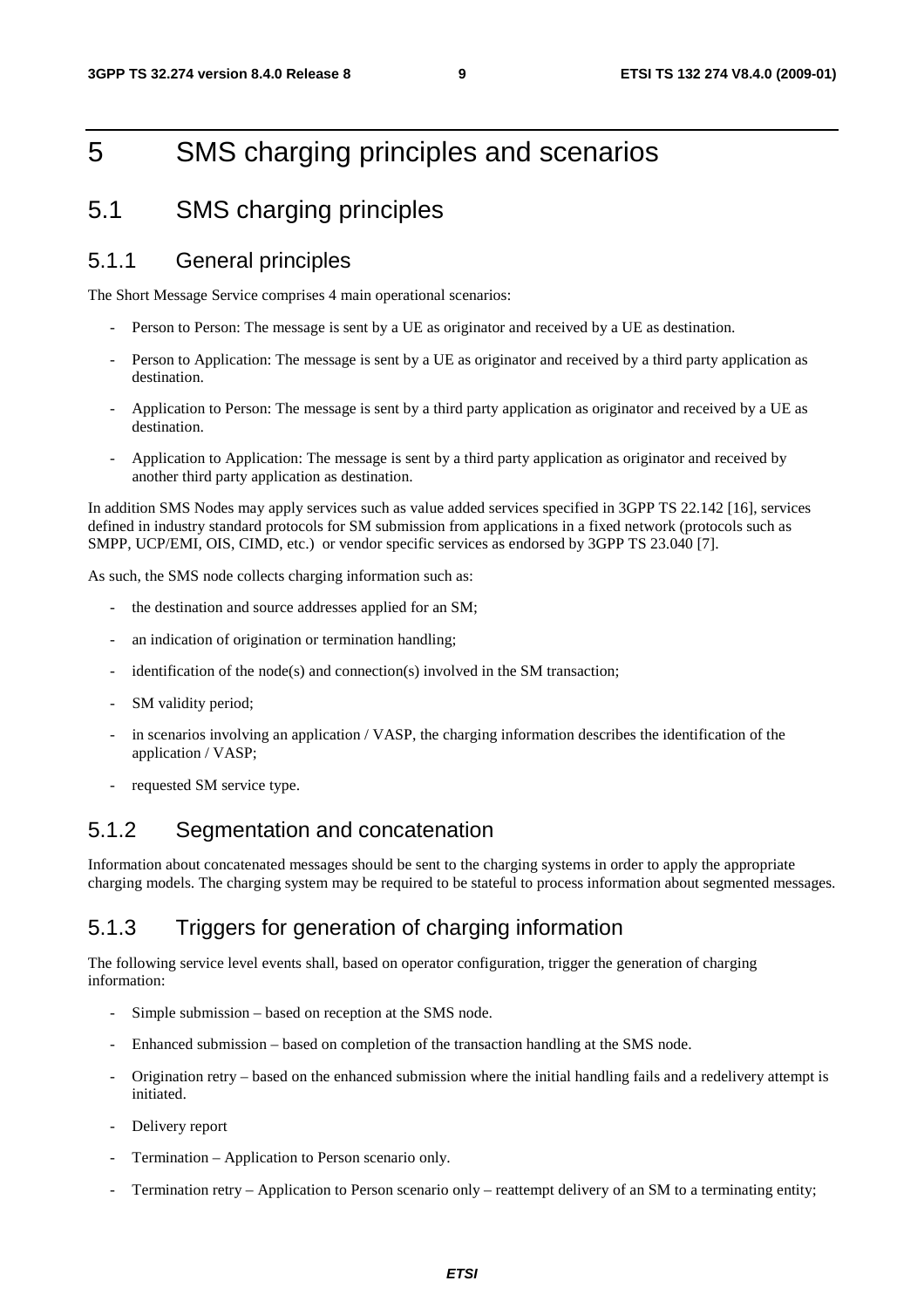- - SM service request.

Depending on the charging model applied, a "refund" may be necessary for unsuccessful delivery.

See clause 5.3 for detailed procedures associated with the triggers above.

## 5.2 SMS offline charging scenarios

### 5.2.1 Basic principles

Editor's Note: For Further Study.

### 5.2.2 Rf message flows

Editor's Note: For Further Study.

### 5.2.3 CDR generation

5.2.3.1 Triggers for xxx-CDR charging information collection

Editor's Note: For Further Study.

# 5.2.3.2 Triggers for xxx-CDR Charging Information Addition

Editor's Note: For Further Study.

5.2.3.3 Triggers for xxx-CDR closure

Editor's Note: For Further Study.

### 5.2.4 Ga record transfer flows

Editor's Note: For Further Study.

### 5.2.5  $B_{xx}$  CDR file transfer

Editor's Note: For Further Study.

## 5.3 SMS online charging scenarios

### 5.3.1 Basic principles

SMS online charging uses the Credit Control application as specified in 3GPP TS 32.299 [4].

SMS charging may use the Immediate Event Charging (IEC) principle or the Event Charging with Unit Reservation (ECUR) principle as specified in 3GPP TS 32.299 [4]. The chargeable events for subscriber charging are associated with SM transactions.

An implementation may use either IEC or ECUR for charging events based on operator configuration.

The units used for quota shall be service specific and based on an SM.

The selection of the OCS is implementation specific as there is no guaranteed means of providing the OCS address to the CTF.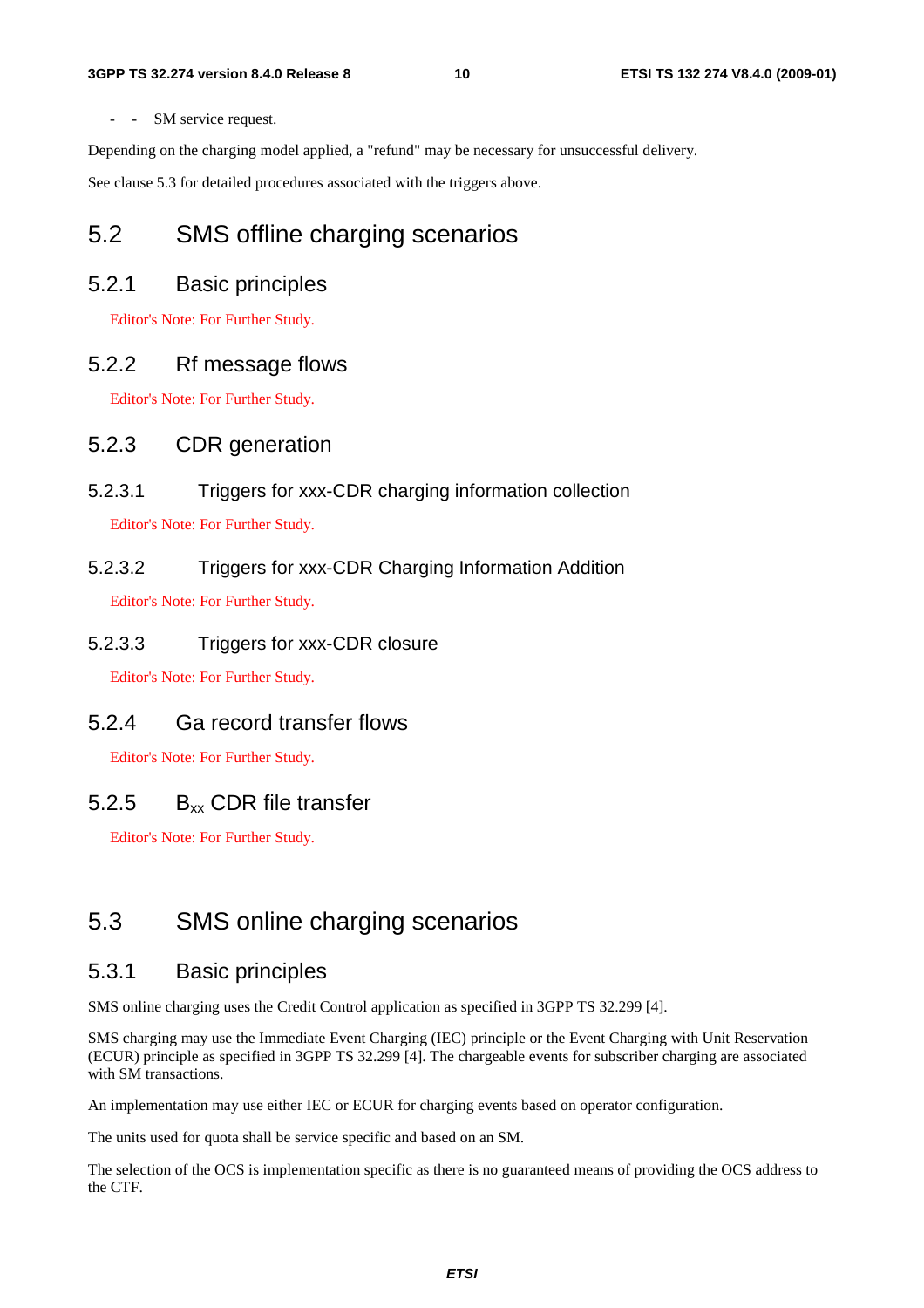#### **3GPP TS 32.274 version 8.4.0 Release 8 11 ETSI TS 132 274 V8.4.0 (2009-01)**

In addition, SMS charging may use the Refund Account principle when the operation has not been successfully completed after an Immediate Event Charging (IEC).

NOTE: For SMSIP, the IP-SM-GW may receive information relevant for online charging through signalling in IMS.

### 5.3.2 Ro message flows

### 5.3.2.1 Simple Submission

This clause contains message flows for the different operation models IEC (figure 5.3.2.1-1) and ECUR (figure 5.3.2.1-2).



**Figure 5.3.2.1-1: Online charging in simple submission for IEC** 

- 1) Depending on which SMS mechanism (i.e. SMS or SMSIP) is in operation, the SMS node receives an incoming SM-Submit or a MAP-Forward-SM.
- 2) The SMS node triggers a Debit Units Request message to the OCS.
- 3) The OCS performs the appropriate credit processing based on the received request.
- 4) The OCS responds with a Debit Units Response message to the SMS node.
- 5) If authorised, the SMS node continues the SM processing as appropriate for the origination procedures.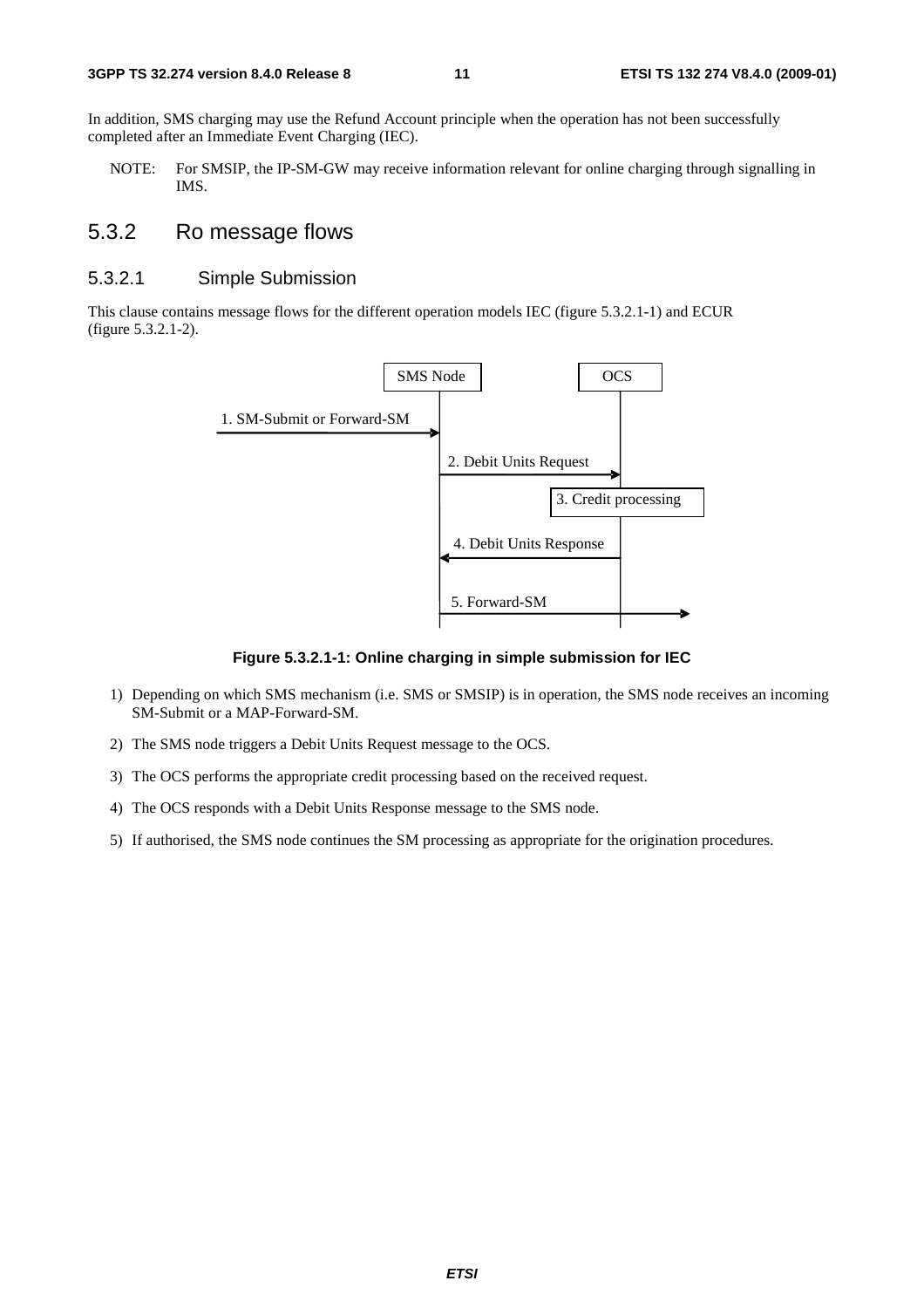

#### **Figure 5.3.2.1-2: Online charging in simple submission for ECUR**

- 1) Depending on which SMS mechanism (i.e. SMS or SMSIP) is in operation, the SMS node receives an incoming SM-Submit or a MAP-Forward-SM.
- 2) The SMS node triggers a Reserve Units Request (Initial) message to the OCS.
- 3) The OCS performs the appropriate credit processing based on the received request.
- 4) The OCS responds with a Reserve Units Response message to the SMS node.
- 5) If authorised, the SMS node continues the SM processing as appropriate for the origination procedures.
- 6) The SM transaction is successfully acknowledged.
- 7) The SMS node triggers a Reserve Units Request (Terminate) message to the OCS reporting the successful event transaction.
- 8) The OCS performs the appropriate credit processing based on the received request.
- 9) The OCS responds with a Reserve Units Response message to the SMS node..

### 5.3.2.2 Enhanced Submission

The enhanced submission procedures are similar to the simple submission procedures using ECUR. However, the trigger for Reserve Units Request (Terminate) may be based on unsuccessful handling e.g. negative acknowledgement and with or without successful storage of the message for future redelivery attempts. See failure scenarios defined in clause 5.3.2.7.

### 5.3.2.3 Delivery Report

The origination of delivery reports use the same procedures as the simple submission procedures as described within clause 5.3.2.1. The delivery report itself is contained within a new SM.

#### 5.3.2.4 Origination retry

This clause contains message flows for the different operation models IEC (figure 5.3.2.4-1) and ECUR (figure 5.3.2.4-2) for redelivery attempts in the origination direction.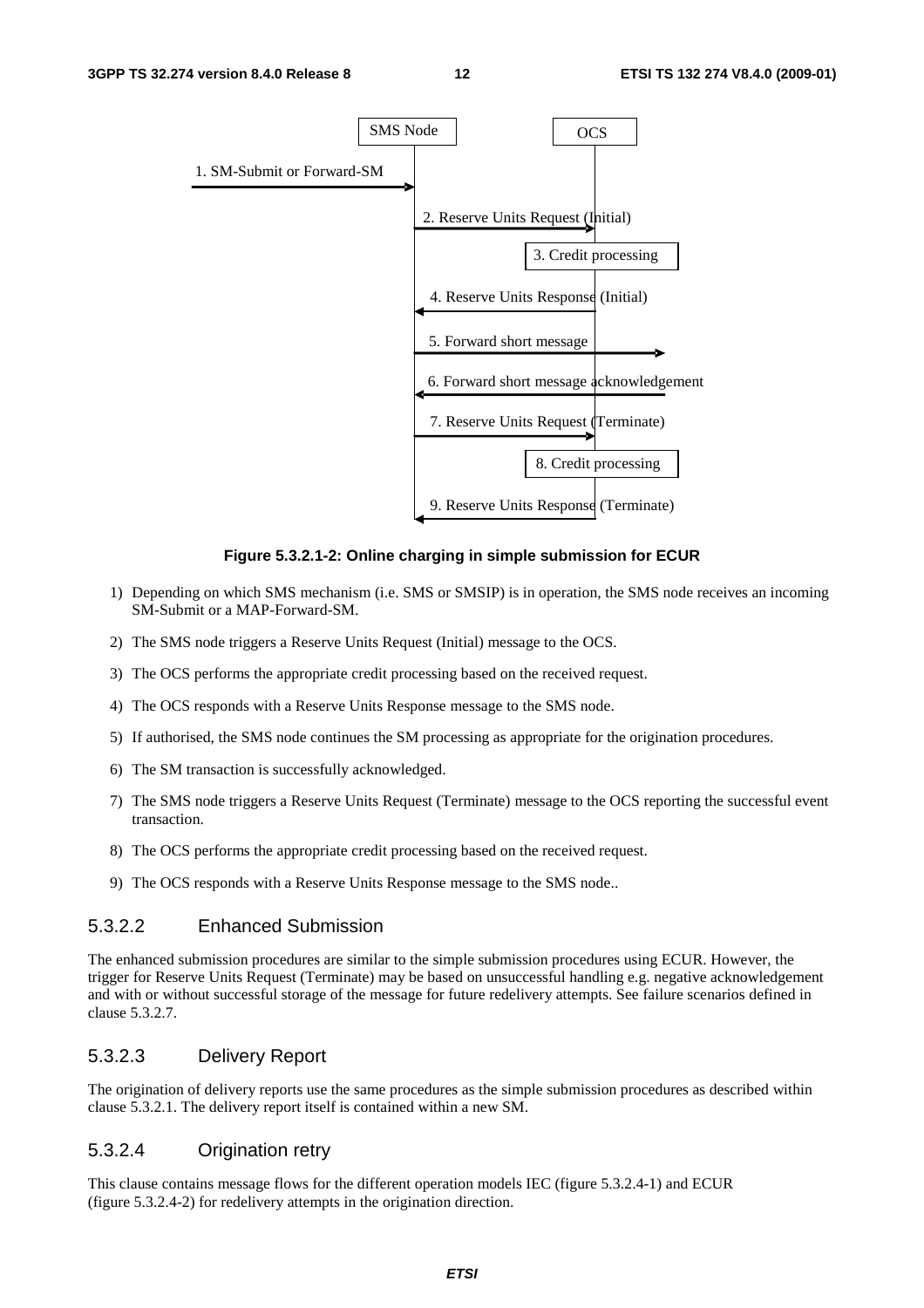

#### **Figure 5.3.2.4-1: Online charging in origination redelivery attempt for IEC**

- 1) An SMS node internal trigger occurs to attempt a redelivery of a previously failed and stored SM.
- 2) The SMS node triggers a Debit Units Request message to the OCS.
- 3) The OCS performs the appropriate credit processing based on the received request.
- 4) The OCS responds with a Debit Units Response message to the SMS node.
- 5) If authorised, the SMS node continues the SM processing as appropriate for the origination procedures.



#### **Figure 5.3.2.4-2: Online charging in origination redelivery attempt for ECUR**

- 1) An SMS node internal trigger occurs to attempt a redelivery of a previously failed and stored SM.
- 2) The SMS node triggers a Reserve Units Request (Initial) message to the OCS.
- 3) The OCS performs the appropriate credit processing based on the received request.
- 4) The OCS responds with a Reserve Units Response message to the SMS node.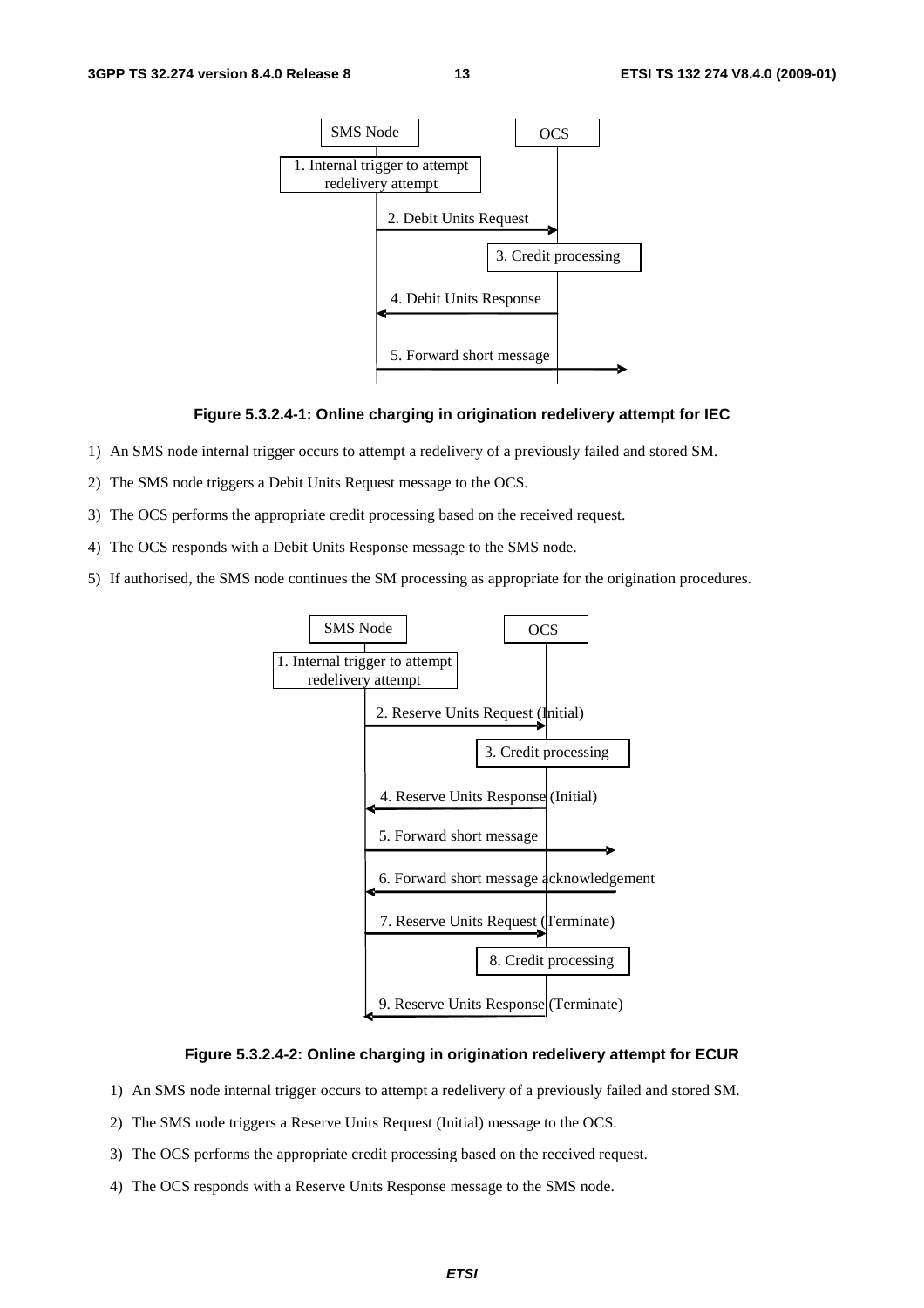- 5) If authorised, the SMS node continues the SM processing as appropriate for the origination or termination procedures.
- 6) The SM transaction is successfully acknowledged.
- 7) The SMS node triggers a Reserve Units Request (Terminate) message to the OCS reporting the successful event transaction.
- 8) The OCS performs the appropriate credit processing based on the received request.
- 9) The OCS responds with a Reserve Units Response message to the SMS node.

#### 5.3.2.5 Termination charge



#### **Figure 5.3.2.5-1: Online charging in termination for IEC**

- 1) The SMS node receives an incoming SM-SUBMIT.
- 2) The SMS node triggers a Debit Units Request message to the OCS.
- 3) The OCS performs the appropriate credit processing based on the received request.
- 4) The OCS responds with a Debit Units Response message to the SMS node.
- 5) If authorised, the SMS node continues the SM processing as appropriate for the termination procedures.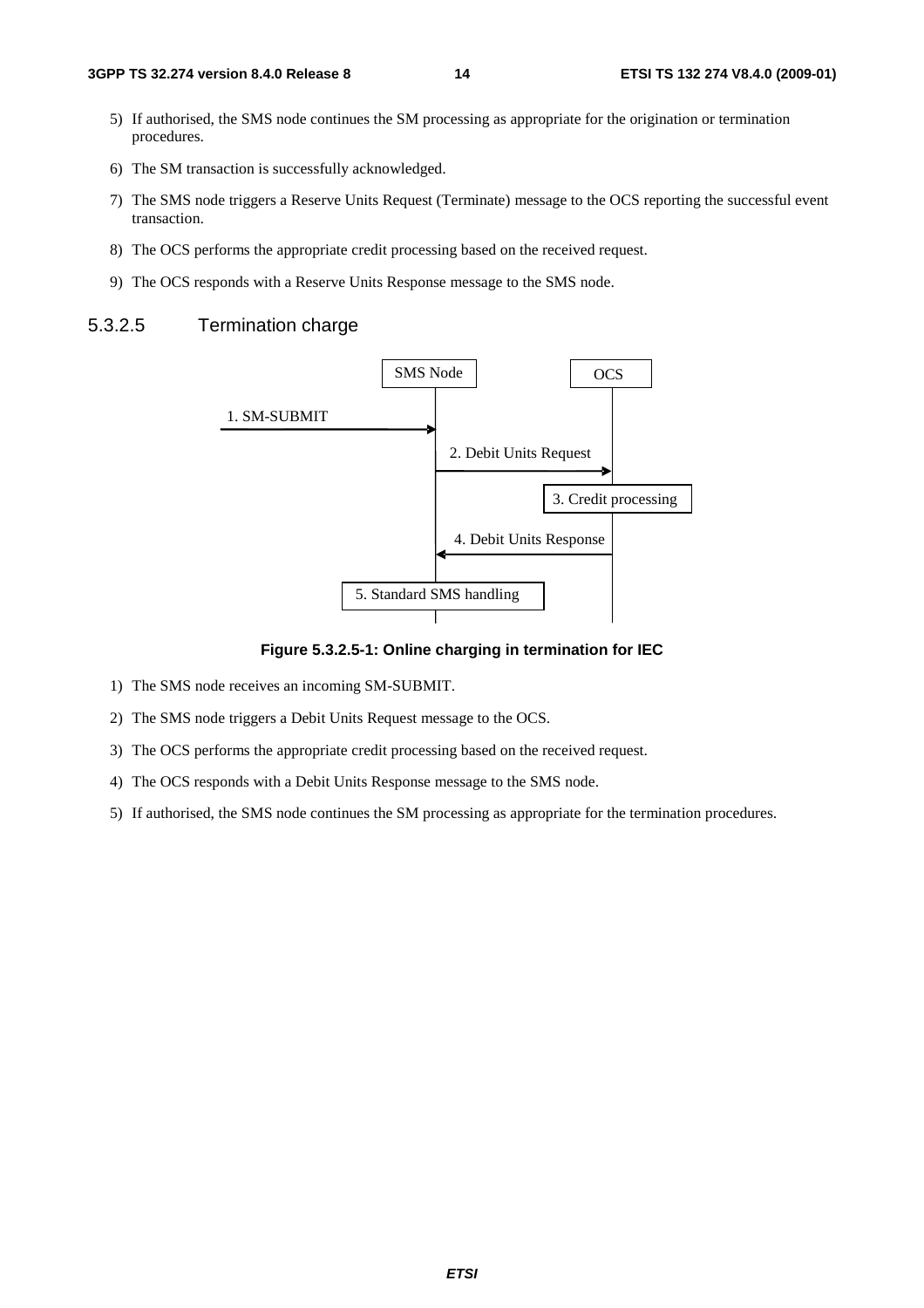

#### **Figure 5.3.2.1-2: Online charging in termination for ECUR**

- 1) The SMS node receives an incoming SM-SUBMIT.
- 2) The SMS node triggers a Reserve Units Request (Initial) message to the OCS.
- 3) The OCS performs the appropriate credit processing based on the received request.
- 4) The OCS responds with a Reserve Units Response message to the SMS node.
- 5) If authorised, the SMS node continues the SM processing as appropriate for the termination procedures.
- 6) The SM transaction is successfully acknowledged.
- 7) The SMS node triggers a Reserve Units Request (Terminate) message to the OCS reporting the successful event transaction.
- 8) The OCS performs the appropriate credit processing based on the received request.
- 9) The OCS responds with a Reserve Units Response message to the SMS node.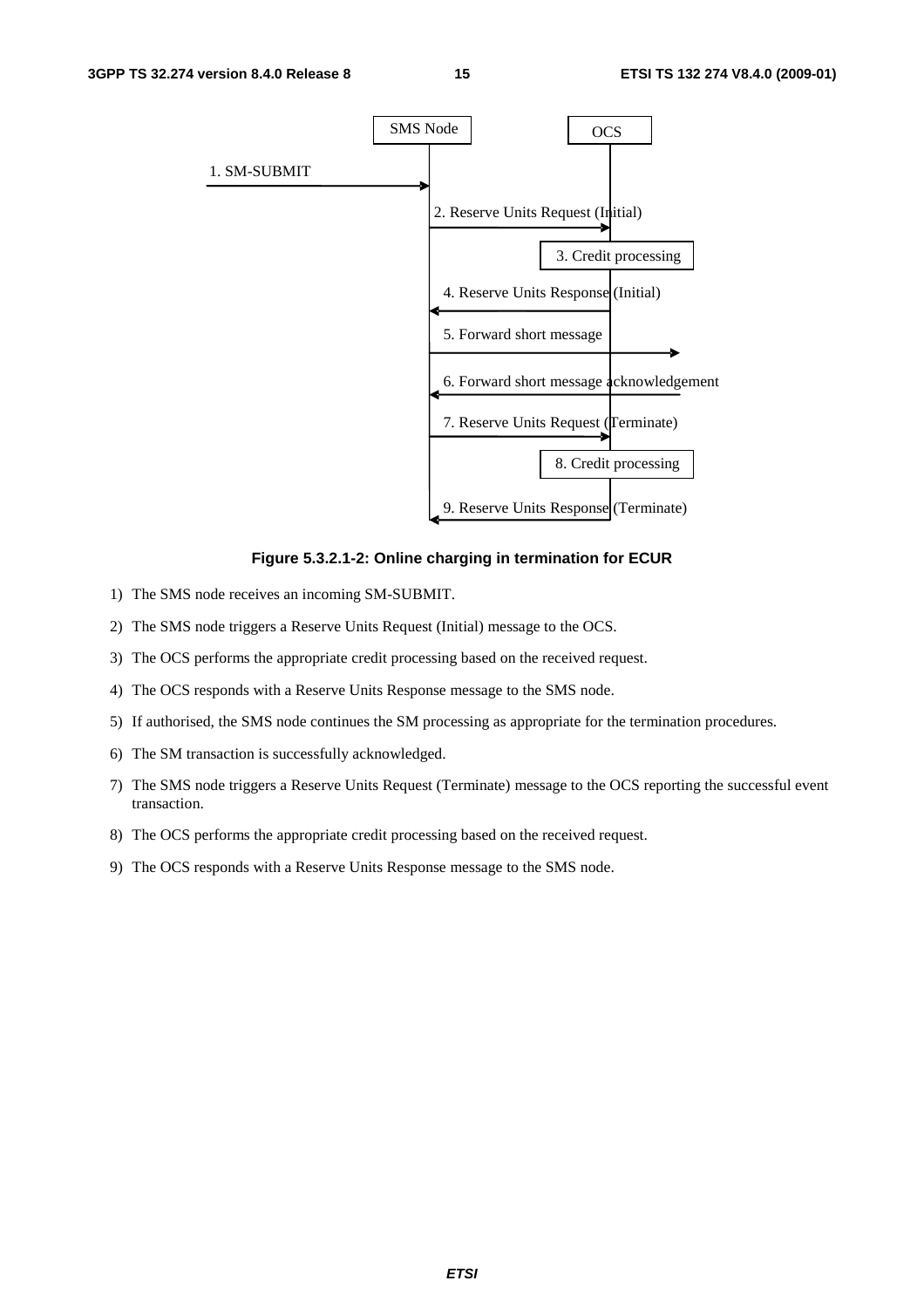### 5.3.2.6 Termination charge retry



#### **Figure 5.3.2.6-1: Online charging in termination redelivery attempt for IEC**

- 1) An SMS node internal trigger occurs to attempt a redelivery of a previously failed and stored SM.
- 2) The SMS node triggers a Debit Units Request message to the OCS.
- 3) The OCS performs the appropriate credit processing based on the received request.
- 4) The OCS responds with a Debit Units Response message to the SMS node.
- 5) If authorised, the SMS node continues the SM processing as appropriate for the termination procedures.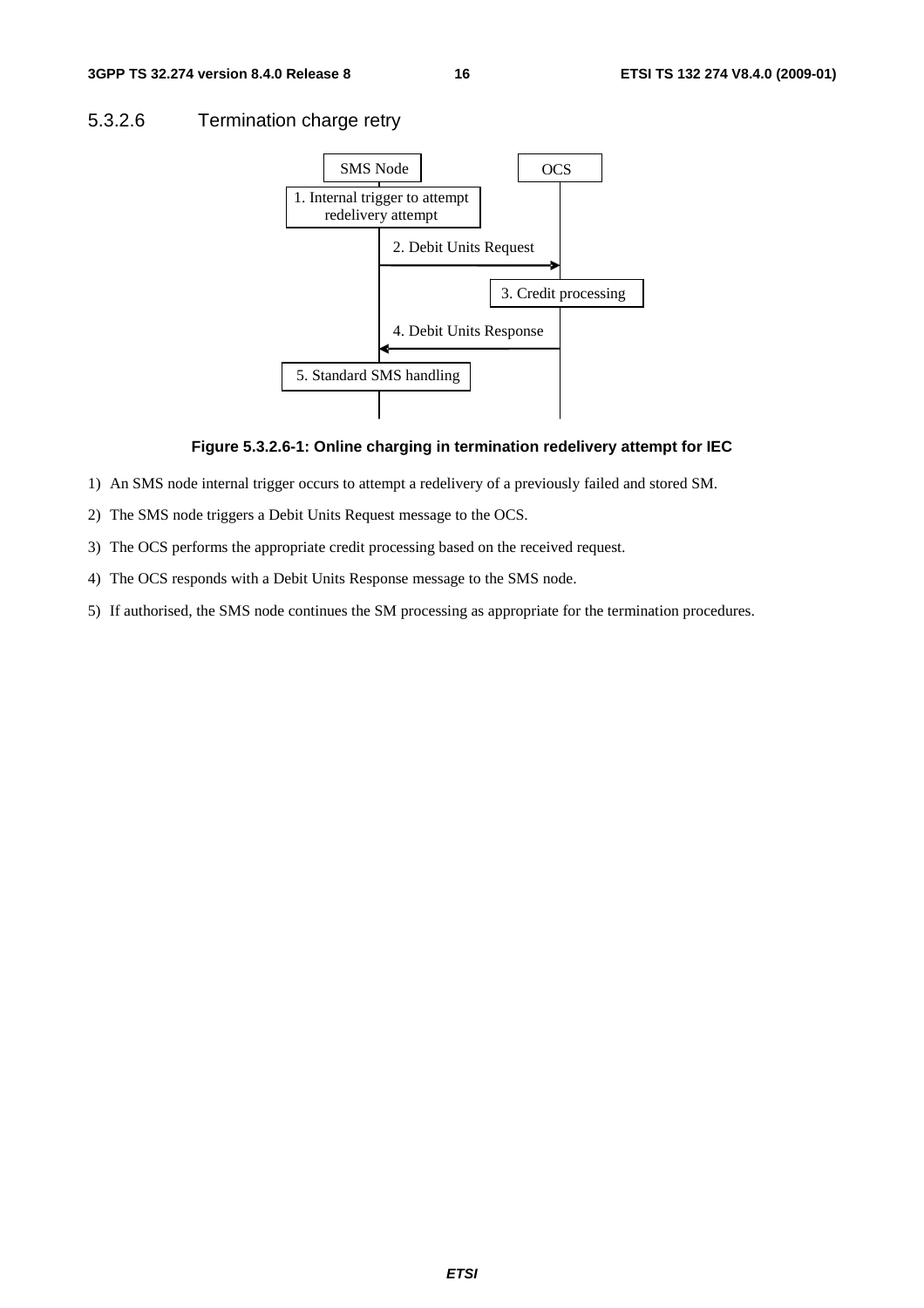

#### **Figure 5.3.2.6-2: Online charging in termination redelivery attempt for ECUR**

- 1) An SMS node internal trigger occurs to attempt a redelivery of a previously failed and stored SM.
- 2) The SMS node triggers a Reserve Units Request (Initial) message to the OCS.
- 3) The OCS performs the appropriate credit processing based on the received request.
- 4) The OCS responds with a Reserve Units Response message to the SMS node.
- 5) If authorised, the SMS node continues the SM processing as appropriate for the termination procedures.
- 6) The SM transaction is successfully acknowledged.
- 7) The SMS node triggers a Reserve Units Request (Terminate) message to the OCS reporting the successful event transaction.
- 8) The OCS performs the appropriate credit processing based on the received request.
- 9) The OCS responds with a Reserve Units Response message to the SMS node.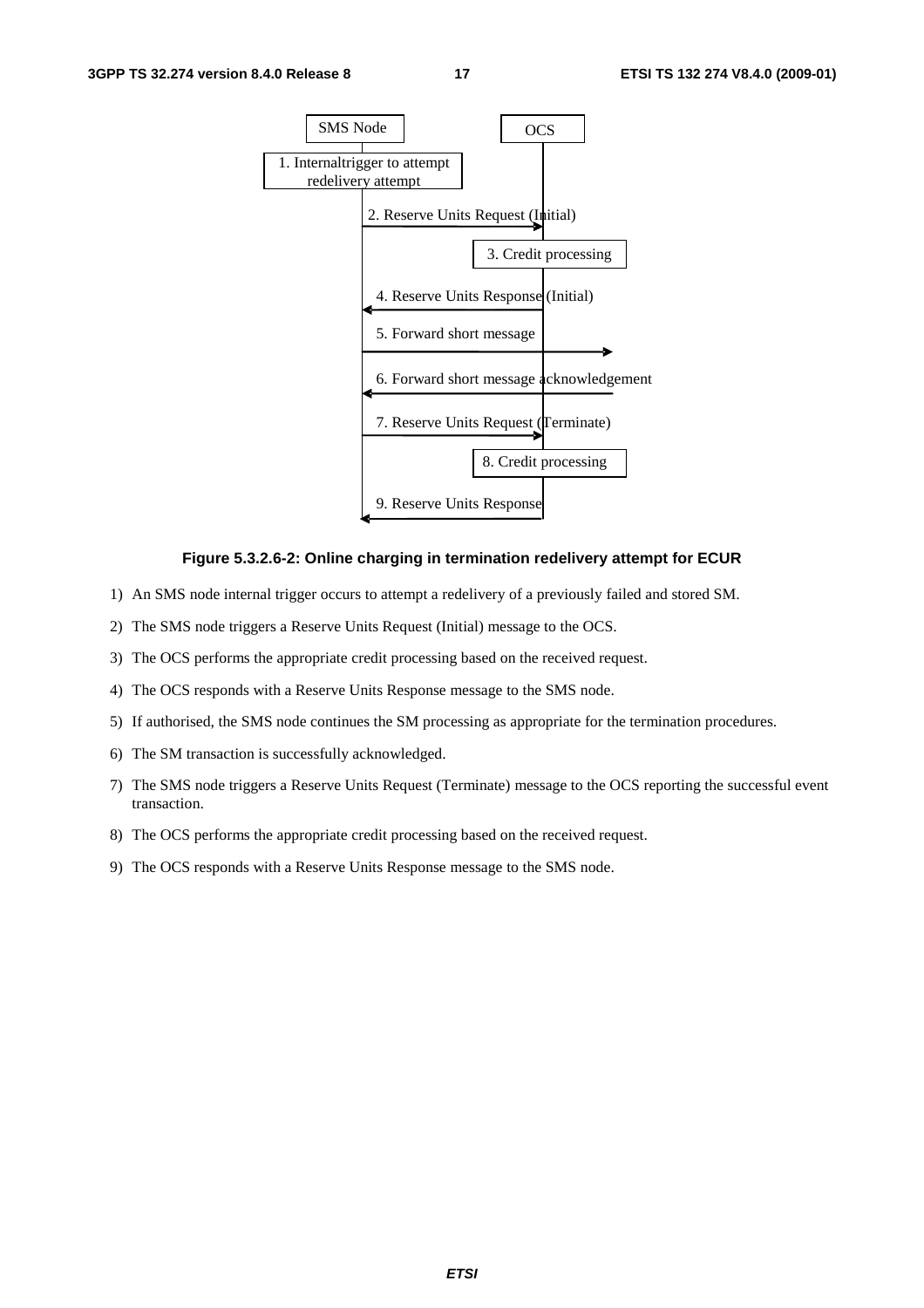#### 5.3.2.7 Unsuccessful transaction

Unsuccessful transaction after IEC

The following flow in figure 5.3.2.7-1 only applies where a refund action is required for unsuccessful delivery.



**Figure 5.3.2.7-1: Unsuccessful transaction after IEC** 

- 1) The SMS node receives a trigger to attempt delivery of an SM. This may be for origination, termination or redelivery attempt.
- 2) The SMS node triggers a Debit Units Request message to the OCS.
- 3) The OCS performs the appropriate credit processing based on the received request.
- 4) The OCS responds with a Debit Units Response message to the SMS node.
- 5) If authorised, the SMS node continues the SM processing as appropriate for origination or termination procedures.
- 6) The SM transaction is acknowledged as an unsuccessful transaction (either via explicit signalling or an internal trigger).
- 7) The SMS node triggers a Debit Units Request (Refund Account) message to the OCS.
- 8) The OCS performs the appropriate refund processing based on the received request.
- 9) The OCS responds with a Debit Units Response (Refund Account) message to the SMS node.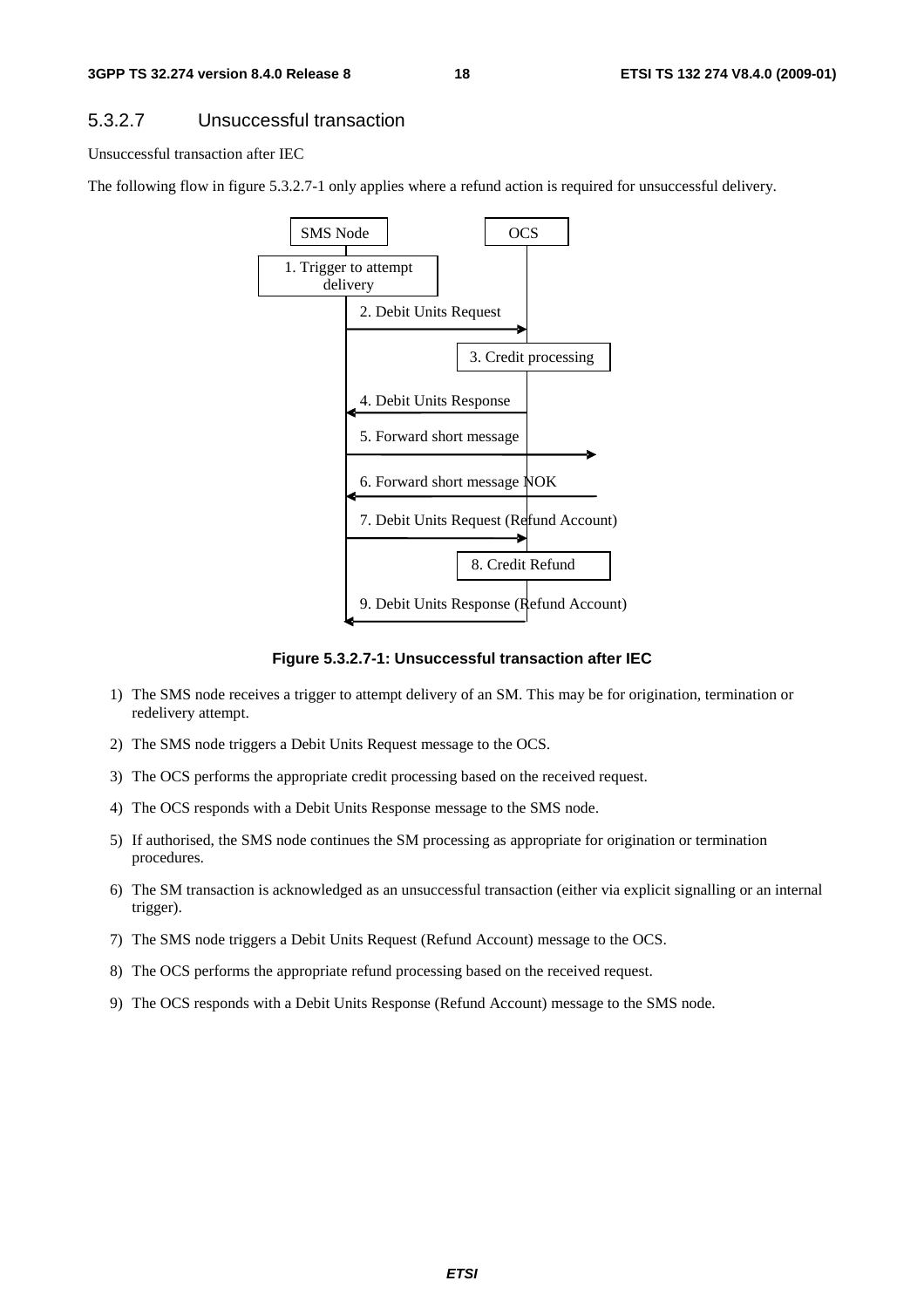Unsuccessful transaction in ECUR



**Figure 5.3.2.7-2: Unsuccessful transaction for ECUR** 

- 1) The SMS node receives a trigger occurs to attempt delivery of an SM. This may be for origination, termination or redelivery attempt.
- 2) The SMS node triggers a Reserve Units Request (Initial) message to the OCS.
- 3) The OCS performs the appropriate credit processing based on the received request.
- 4) The OCS responds with a Reserve Units Response message to the SMS node.
- 5) If authorised, the SMS node continues the SM processing as appropriate for the origination or termination procedures.
- 6) The SM transaction is acknowledged as an unsuccessful transaction (either via explicit signalling or an internal trigger).
- 7) The SMS node triggers a Reserve Units Request (Terminate) message to the OCS reporting the used unit for the service to zero. This characterizes the unsuccessful event transaction.
- 8) The OCS performs the appropriate credit processing based on the received request.
- 9) The OCS responds with a Reserve Units Response message to the SMS node.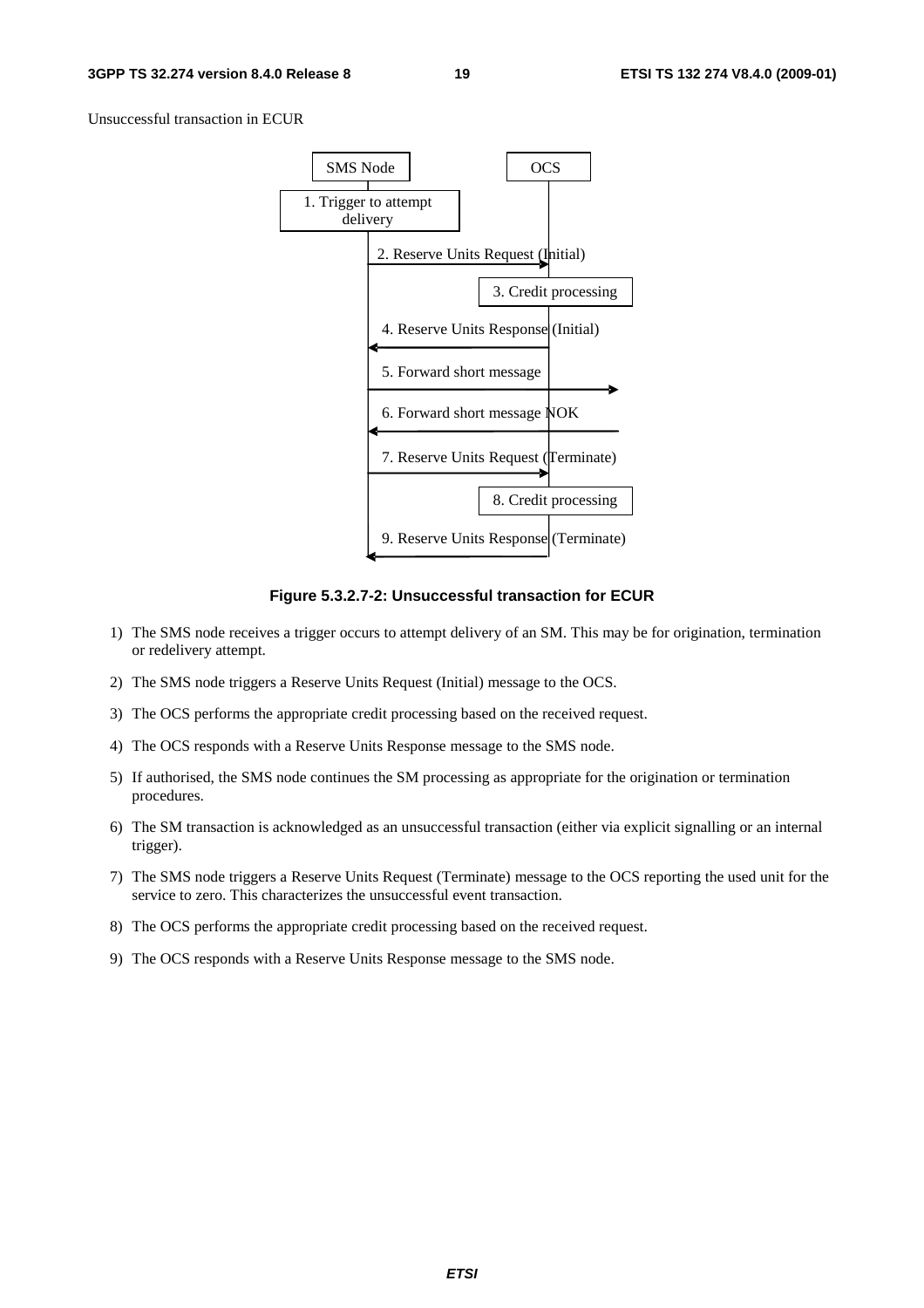### 5.3.2.8 IMS/SMS Interworking Messages Charging

This clause contains message flows for the different operation models IEC (figure 5.3.2.8-1) and ECUR (figure 5.3.2.8-2) for IMS/SMS Interworking messages in the origination direction.



#### **Figure 5.3.2.8-1: Online charging in origination IMS/SMS Interworking Messages for IEC**

- 1) The IP-SM-GW receives an incoming SIP MESSAGE.
- 2) The IP-SM-GW parses the SIP MESSAGE.
- 3) The IP-SM-GW triggers a Debit Units Request message to the OCS.
- 4) The OCS performs the appropriate credit processing based on the received Debit Units Request.
- 5) The OCS responds with a Debit Units Response message to the IP-SM-GW.
- 6) IP-SM-GW converts the SIP MESSAGE to 1 or  $n(n>=1)$  short messages.
- 7) If authorised, the IP-SM-GW forwards the segmented short messages.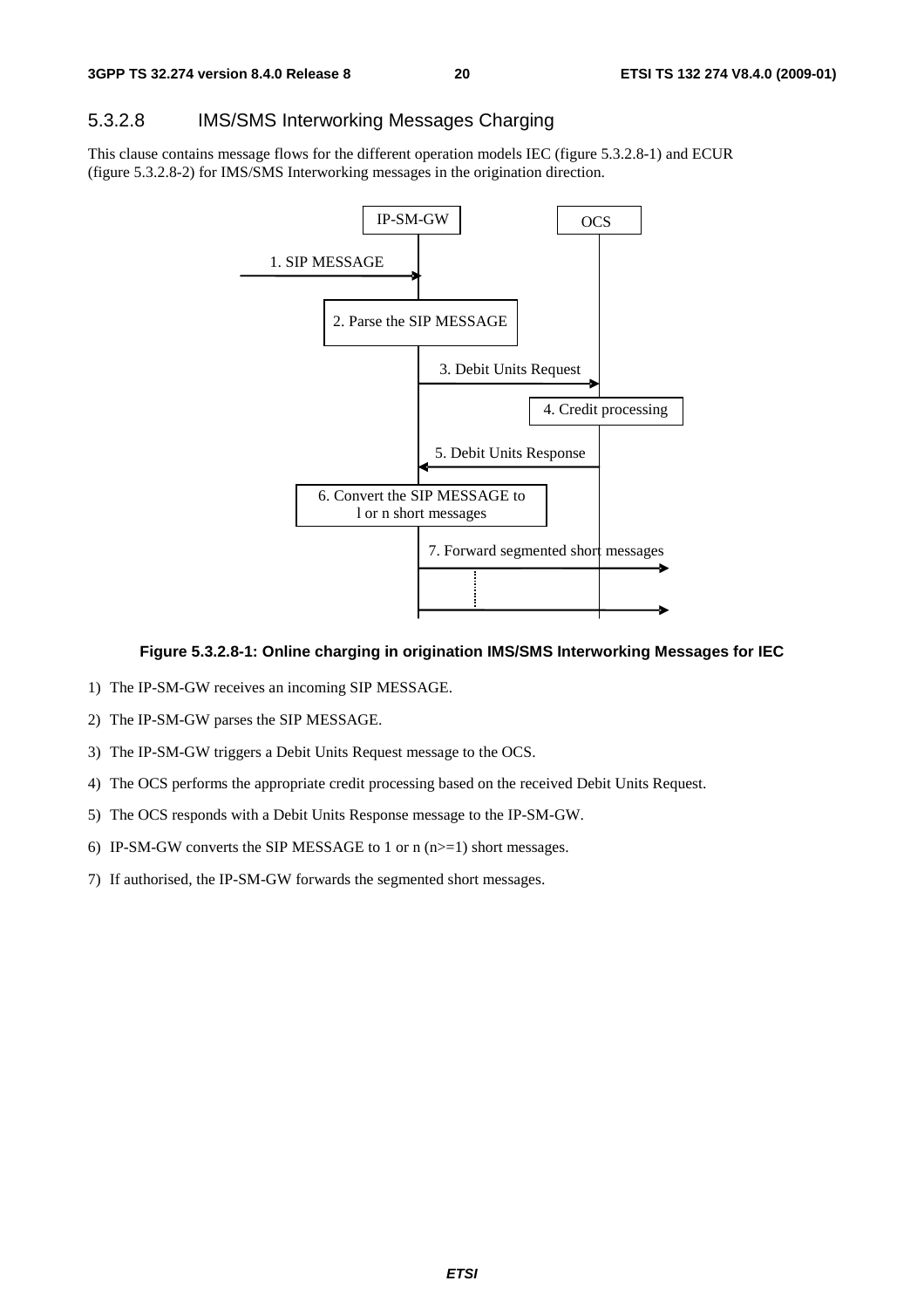

#### **Figure 5.3.2.8-2: Online charging in origination IMS/SMS Interworking Messages for ECUR**

- 1) The IP-SM-GW receives an incoming SIP MESSAGE.
- 2) The IP-SM-GW parses the SIP MESSAGE.
- 3) The IP-SM-GW triggers a Reserve Units Request (Initial) message to the OCS.
- 4) The OCS performs the appropriate credit processing based on the received Reserve Units Request.
- 5) The OCS responds with a Reserve Units Response message to the IP-SM-GW.
- 6) IP-SM-GW converts the SIP MESSAGE to 1 or  $n (n>=1)$  short messages.
- 7) If authorised, the IP-SM-GW forwards segmented short messages.
- 8) All the short messages transactions are successfully acknowledged.
- 9) The IP-SM-GW triggers a Reserve Units Request (Terminate) message to the OCS reporting the successful event transaction.
- 10) The OCS performs the appropriate credit processing based on the received request.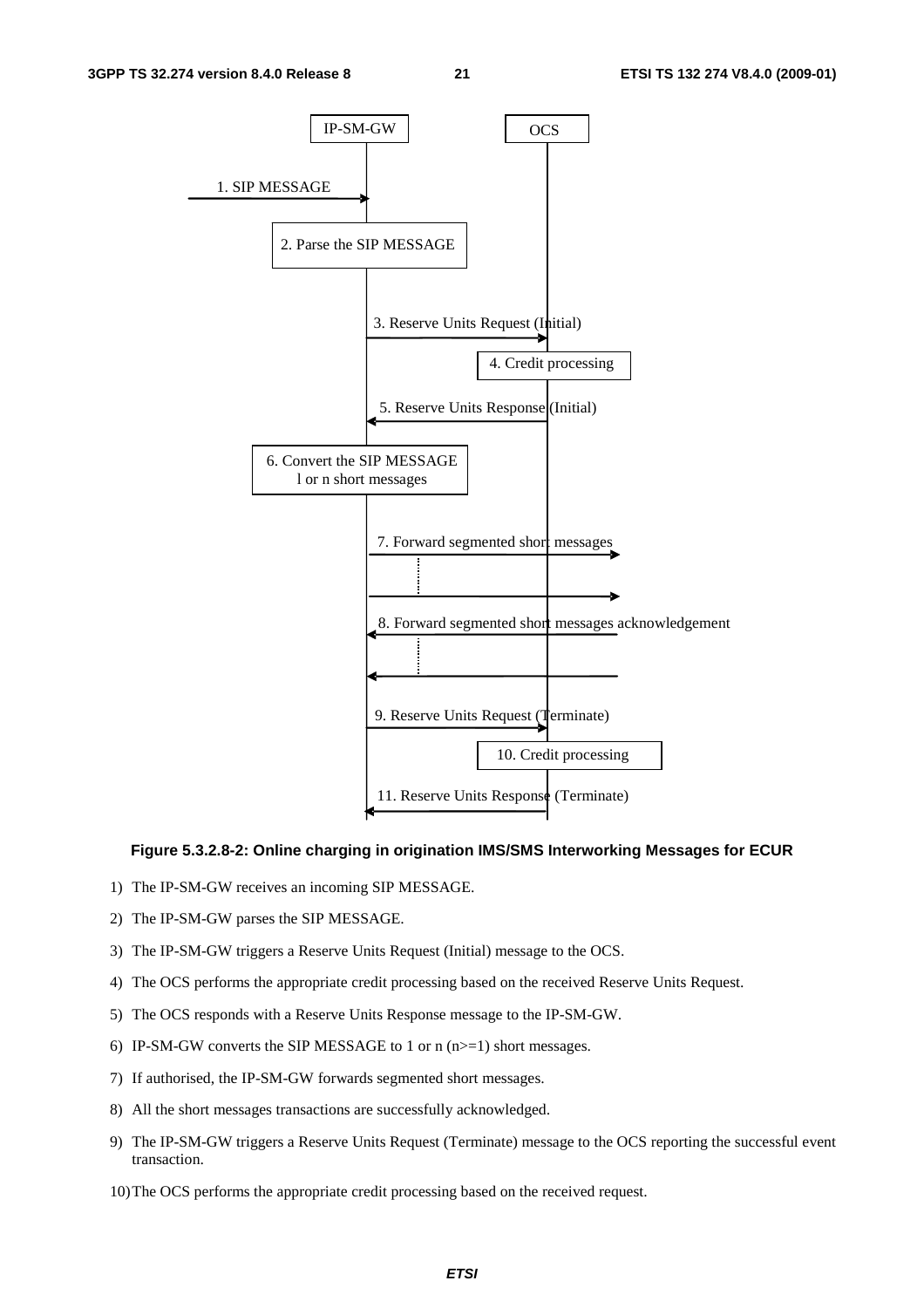11) The OCS responds with a Reserve Units Response message to the IP-SM-GW.

### 5.3.2.9 Simple Submission with SM service request

This clause contains message flows for operation models IEC (figure 5.3.2.9-1) where application of a SM service is subject to charging independent from the SM submission.

Editors Note: Simple SM submission with SM service request for operation model ECUR is FFS.



#### **Figure 5.3.2.9-1: Online charging in simple submission with SM service request for IEC**

- 1) Depending on which SMS mechanism (i.e. SMS or SMSIP) is in operation, the SMS node receives an incoming SM-Submit or a MAP-Forward-SM which includes a SM service request (such as forwarding or SM copy).
- 2) The SMS node triggers a Debit Units Request message to the OCS for the SM submission.
- 3) The OCS performs the appropriate credit processing based on the received request.
- 4) The OCS responds with a Debit Units Response message for the SM submission to the SMS node.
- 5) If normal SM processing is authorized in step 4, the SMS Node analyzes the SM and detects that a SM service must be applied that is subject to charging.
- 6) If a SM service subject to charging is detected in step 5, the SMS node triggers an additional Debit Units Request message to the OCS for the requested SM service.
- 7) The OCS performs the appropriate credit processing based on the received request.
- 8) The OCS responds with a Debit Units Response message for the requested SM service to the SMS node.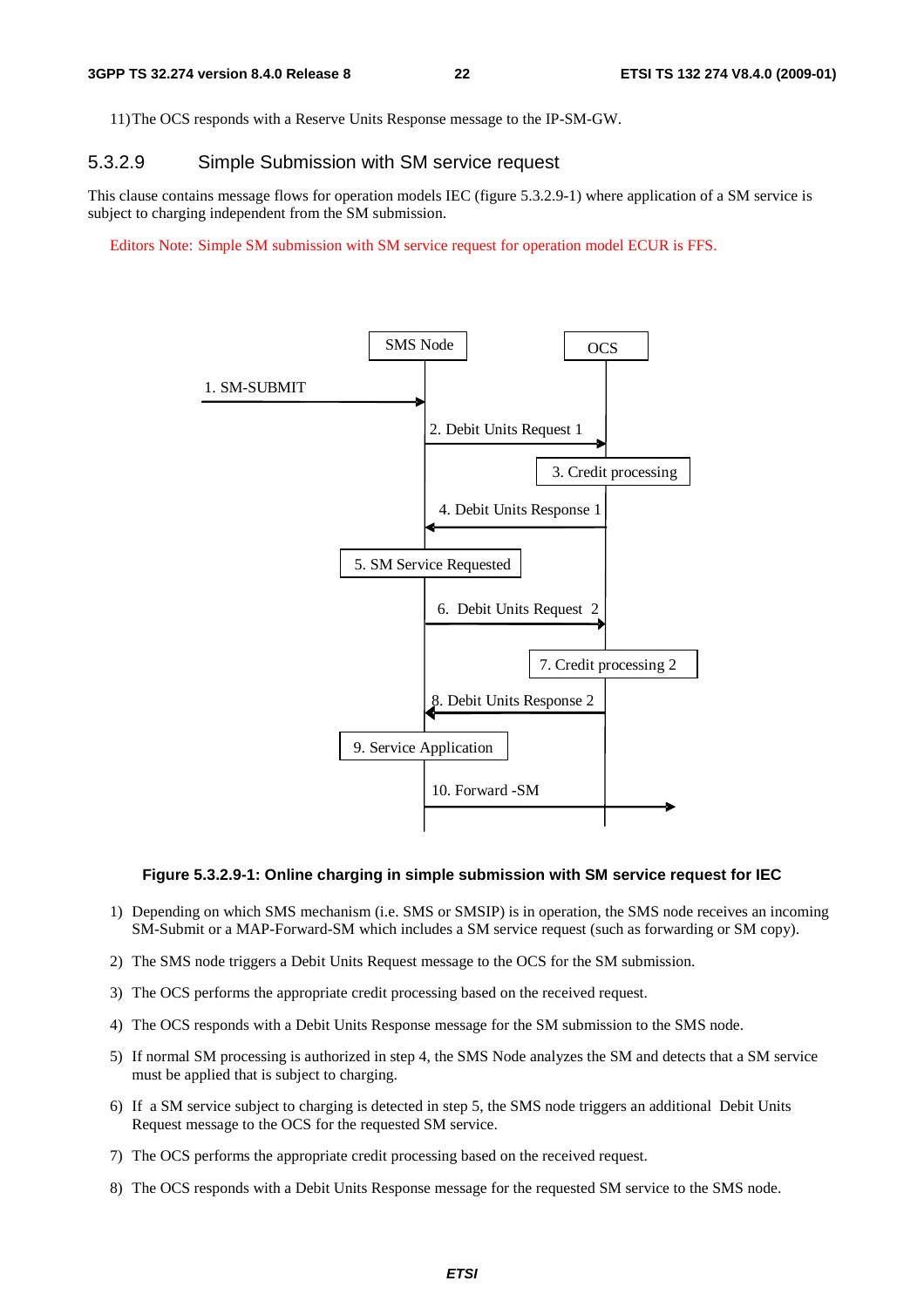- 9) If authorised in step 7, the SMS node applies the requested SM service.
	- NOTE 1: Depending on the nature of the requested SM service, "service application" may involve creating additional messages (for example in case of a SM copy service). This is deemed part of step 9 and not otherwise shown in this diagram.

10) If authorised in step 4, the SMS node continues the SM processing as appropriate for the origination procedures.

NOTE 2: Authorization of SM processing is independent of the authorization for application of a SM service. I.e. If authorization is for SM processing is granted in step 4 but authorization for SM service is refused in step 8 SM processing appropriate for the originating service continues without applying the requested SM service.

### 5.3.3 Credit Control related

### 5.3.3.1 Triggers for stopping for an SMS Credit Control session

Used in ECUR only, a Debit / Reserve Units Request message to terminate the credit control session is sent to OCS when:

- Validity time for granted quota expires
- Granted quota runs out (i.e. a successful event has occurred)
- Abort-Session-Request is received from the OCS

The expiration of the validity time for quota does not require the SMS procedures to be terminated. The CTF shall be configurable as to whether on expiration of validity time, the service should be aborted or not; i.e. whether the stored message should be deleted and no further (re-)delivery attempt should be made.

### 5.3.3.2 Triggers for providing interim information for a SMS Credit Control session

The provision of interim information for credit control is not used in this release of the specification, due to the use of IEC and ECUR.

## 6 Definition of charging information

- 6.1 Data description for SMS offline charging
- 6.1.1 Rf message contents
- 6.1.1.1 Summary of Offline Charging Message Formats

Editor's Note: For Further Study.

- 6.1.1.2 Structure for the Accounting Message Formats
- 6.1.1.2.1 Accounting-Request Message

Editor's Note: For Further Study.

### 6.1.1.2.2 Accounting-Answer Message

Editor's Note: For Further Study.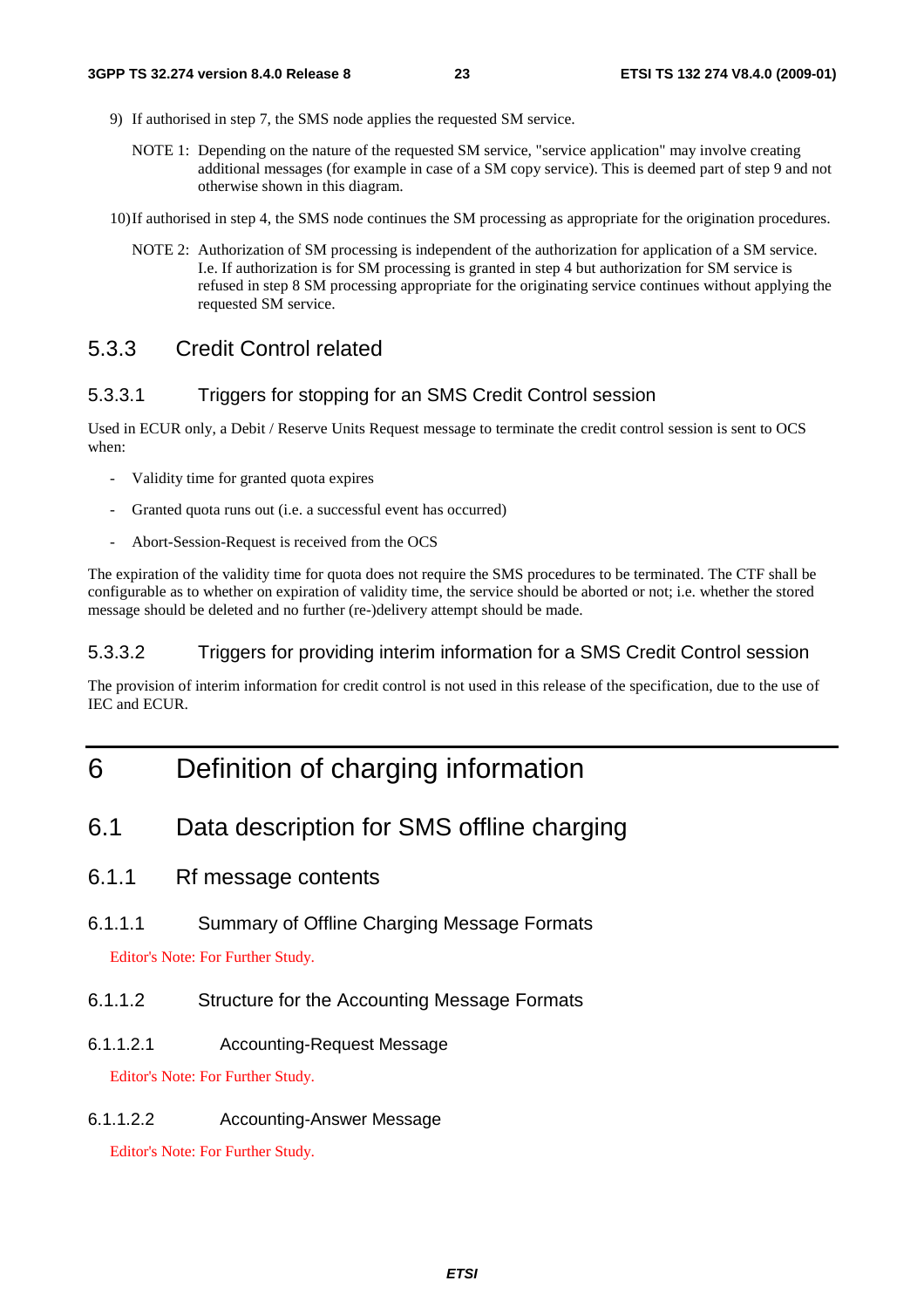### 6.1.2 Ga message contents

Editor's Note: For Further Study.

### 6.1.3 CDR description on the  $B_{xx}$  interface

Editor's Note: For Further Study.

## 6.2 Data description for SMS online charging

### 6.2.1 Ro message contents

### 6.2.1.0 General

The SMS node generates Debit / Reserve Units information that can be transferred from the CTF to the OCF. For this purpose, SMS online charging utilises the *Debit Units and Reserve Units* procedure that is specified in the 3GPP Debit / Reserve Units operation in 3GPP TS 32.299 [4].

The SMS node generates refund information that can be transferred from the CTF to the OCF. For this purpose, it uses REFUND procedure defined in IETF RFC 4006 [12] with extended AVPs.

The *Debit / Reserve Units* procedure employs the *Debit / Reserve Units Request* and *Debit / Reserve Units Response* messages.

The Refund Account procedure employs the Debit Units Request (Refund Account) request and response messages.

Table 6.2.1 describes the use of these messages for SMS online charging.

#### **Table 6.2.1: SMS Online Charging Messages contents**

| <b>Command-Name</b>                  |            | Source Destination |
|--------------------------------------|------------|--------------------|
| Debit / Reserve Units Request        | <b>CTF</b> | <b>OCS</b>         |
| Debit / Reserve Units Response   OCS |            | <b>CTF</b>         |

This clause 6.2.1 describes the different fields used in the credit control messages.

Detailed descriptions of the fields are provided in 3GPP TS 32.299 [4].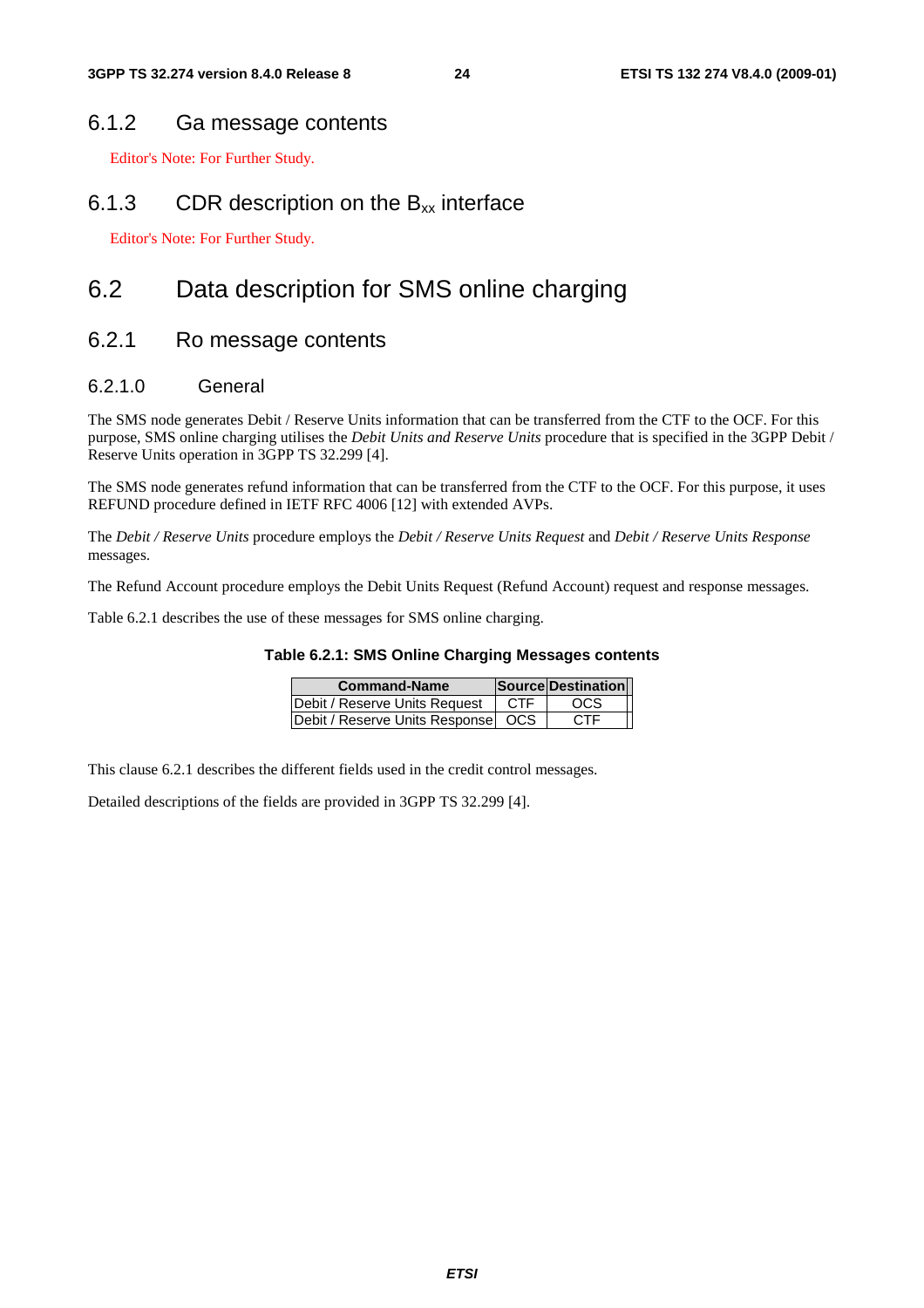### 6.2.1.1 Summary of Message Formats

### 6.2.1.2 Structure for the Credit Control Message Formats

### 6.2.1.2.1 Debit/Reserve Units Request Message

Table 6.2.1.2.1 illustrates the basic structure of a *Debit / Reserve Units Request* message from SMS node as used for SMS online charging.

| <b>Field</b>                | Category         | <b>Description</b>                                                                                                                                         |
|-----------------------------|------------------|------------------------------------------------------------------------------------------------------------------------------------------------------------|
| <b>Session Identifier</b>   | м                | This field identifies the operation session.                                                                                                               |
| <b>Originator Host</b>      | M                | This field contains the identification of the source point of the operation.                                                                               |
| Originator Domain           | M                | This field contains the realm of the operation originator.                                                                                                 |
| <b>Destination Domain</b>   | M                | This field contains the realm of the operation destination.                                                                                                |
| <b>Operation Identifier</b> | M                | This field is a unique operation identifier.                                                                                                               |
| <b>Operation Token</b>      | M                | This field contains the service context, i.e. SMS charging.                                                                                                |
| <b>Operation Type</b>       | M                | This field defines the transfer type: event for immediate event based charging and<br>initial, terminate for ECUR based charging.                          |
| <b>Operation Number</b>     | M                | This field contains the sequence number of the transferred messages.                                                                                       |
| <b>Destination Host</b>     | Oc               | This field contains the identification of the destination point of the operation.                                                                          |
| User Name                   | O <sub>c</sub>   | This field contains the identification of the source node.                                                                                                 |
| <b>Origination State</b>    | Oc               | Used for ECUR only.                                                                                                                                        |
| Origination                 | Oc               | This field contains the time when the operation is requested.                                                                                              |
| Timestamp                   |                  |                                                                                                                                                            |
| Subscriber Identifier       | Oм               | This field contains the identification of the subscriber (i.e. MSISDN) that uses the<br>requested service.                                                 |
| <b>Termination Cause</b>    | O <sub>c</sub>   | This field contains information about the cause for termination of a credit control<br>session. Used for terminating credit control sessions in ECUR only. |
| Requested-Action            | $O_{\mathbf{C}}$ | This field contains the requested action, used for IEC only.                                                                                               |
| Multiple Operation          | Oм               | This field indicate the occurrence of multiple operations. Used for ECUR only                                                                              |
| Multiple Unit               | $O_{\mathbf{C}}$ | This field contains the parameter for the quota management. Used for ECUR only                                                                             |
| Operation                   |                  |                                                                                                                                                            |
| Subscriber                  | O <sub>c</sub>   | This field contains the identification of the user equipment used to access service.                                                                       |
| <b>Equipment Number</b>     |                  | Included if information is made available to the node.                                                                                                     |
| Proxy Information           | Oc               | This field contains the parameter of the proxy.                                                                                                            |
| Route Information           | $O_{\mathbf{C}}$ | This field contains the parameter of the route.                                                                                                            |
| Service Information         | Oм               | This field holds the SMS specific parameter and is described in clause 6.3.                                                                                |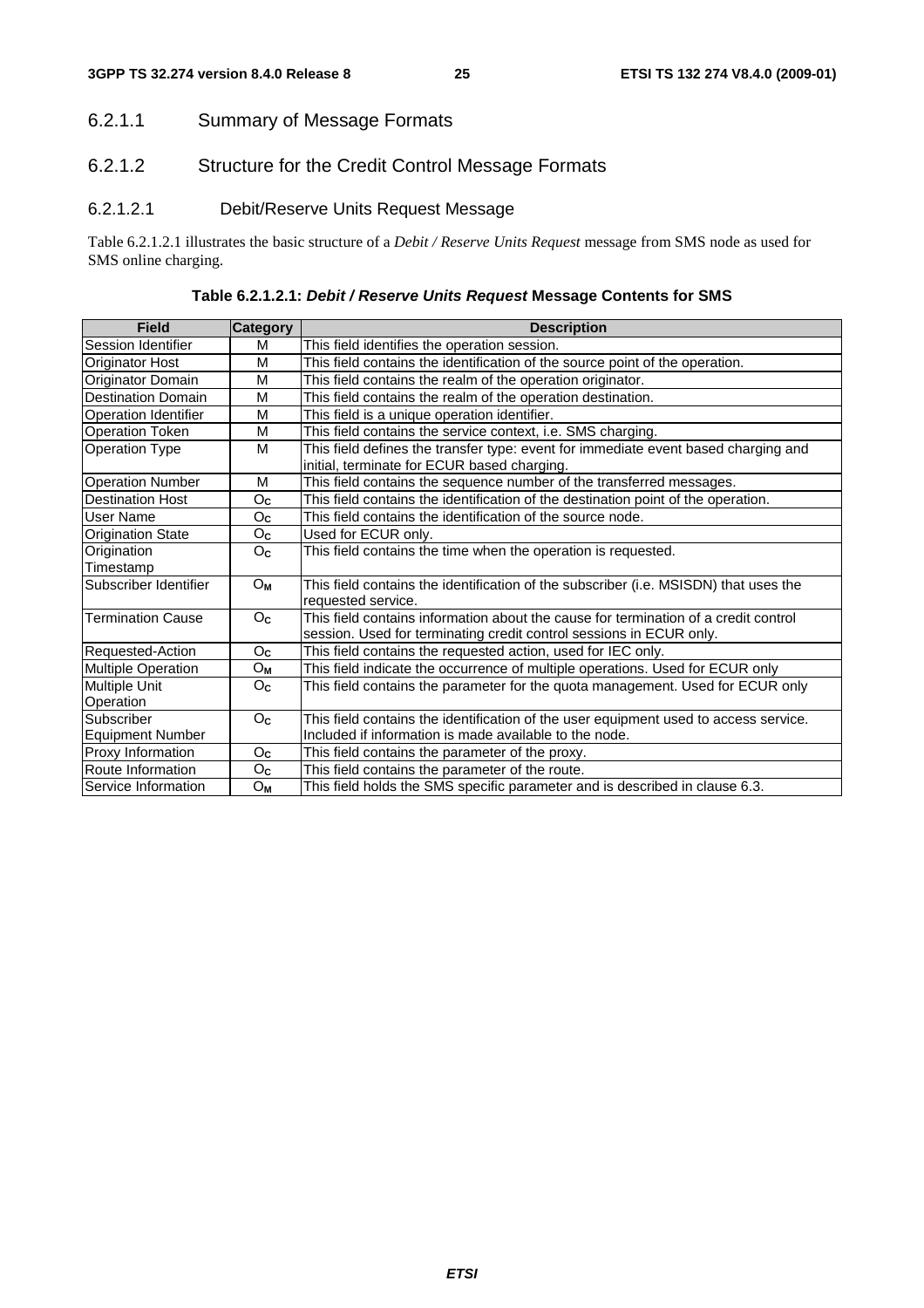### 6.2.1.2.2 Debit / Reserve Units Response Message

Table 6.2.1.2.2 illustrates the basic structure of a Debit / Reserve Units Response message as used for SMS charging. This message is always used by the OCS as specified below, independent of the receiving SMS node and the operation type that is being replied to.

| <b>Field</b>                             | Category         | <b>Description</b>                                                                                                           |
|------------------------------------------|------------------|------------------------------------------------------------------------------------------------------------------------------|
| Session Identifier                       | м                | This field identifies the operation session.                                                                                 |
| <b>Operation Result</b>                  | м                | This field identifies the result of the operation.                                                                           |
| <b>Originator Host</b>                   | М                | This field contains the identification of the source point of the operation.                                                 |
| <b>Originator Domain</b>                 | М                | This field contains the realm of the operation originator.                                                                   |
| <b>Operation Identifier</b>              | М                | This field is a unique operation identifier.                                                                                 |
| <b>Operation Type</b>                    | М                | This field defines the transfer type: event for event based charging and start,<br>interim, stop for session based charging. |
| <b>Operation Number</b>                  | м                | This field contains the sequence number of the transferred messages.                                                         |
| <b>Operation Failover</b>                |                  | Not used for SMS in 3GPP.                                                                                                    |
| Multiple Unit Operation                  | Oc.              | This field contains the parameter for the quota management. Used in IEC for<br>refund purpose and in ECUR.                   |
| <b>Operation Failure Action</b>          | $O_{\mathbf{C}}$ | This field defines the resulting operation at the SMS node if a failure has occurred<br>at the OCS for ECUR.                 |
| <b>Operation Event Failure</b><br>Action | O <sub>C</sub>   | This field defines the resulting operation at the SMS node if a failure has occurred<br>at the OCS for IEC.                  |
| Redirection Host                         | O <sub>C</sub>   |                                                                                                                              |
| <b>Redirection Host Usage</b>            | O <sub>C</sub>   |                                                                                                                              |
| <b>Redirection Cache Time</b>            | O <sub>C</sub>   |                                                                                                                              |
| <b>Proxy Information</b>                 | $O_{\mathbb{C}}$ | This field contains the parameter of the proxy.                                                                              |
| Route Information                        | $O_{\rm C}$      | This field contains the parameter of the route.                                                                              |
| <b>Failed parameter</b>                  | $O_{C}$          | This field contains missing and/or unsupported parameter that caused the failure.                                            |
| Service Information                      | O <sub>C</sub>   | This field contains SMS specific information.                                                                                |

Editor's Note: The mechanism to carry refund information is For Future Study.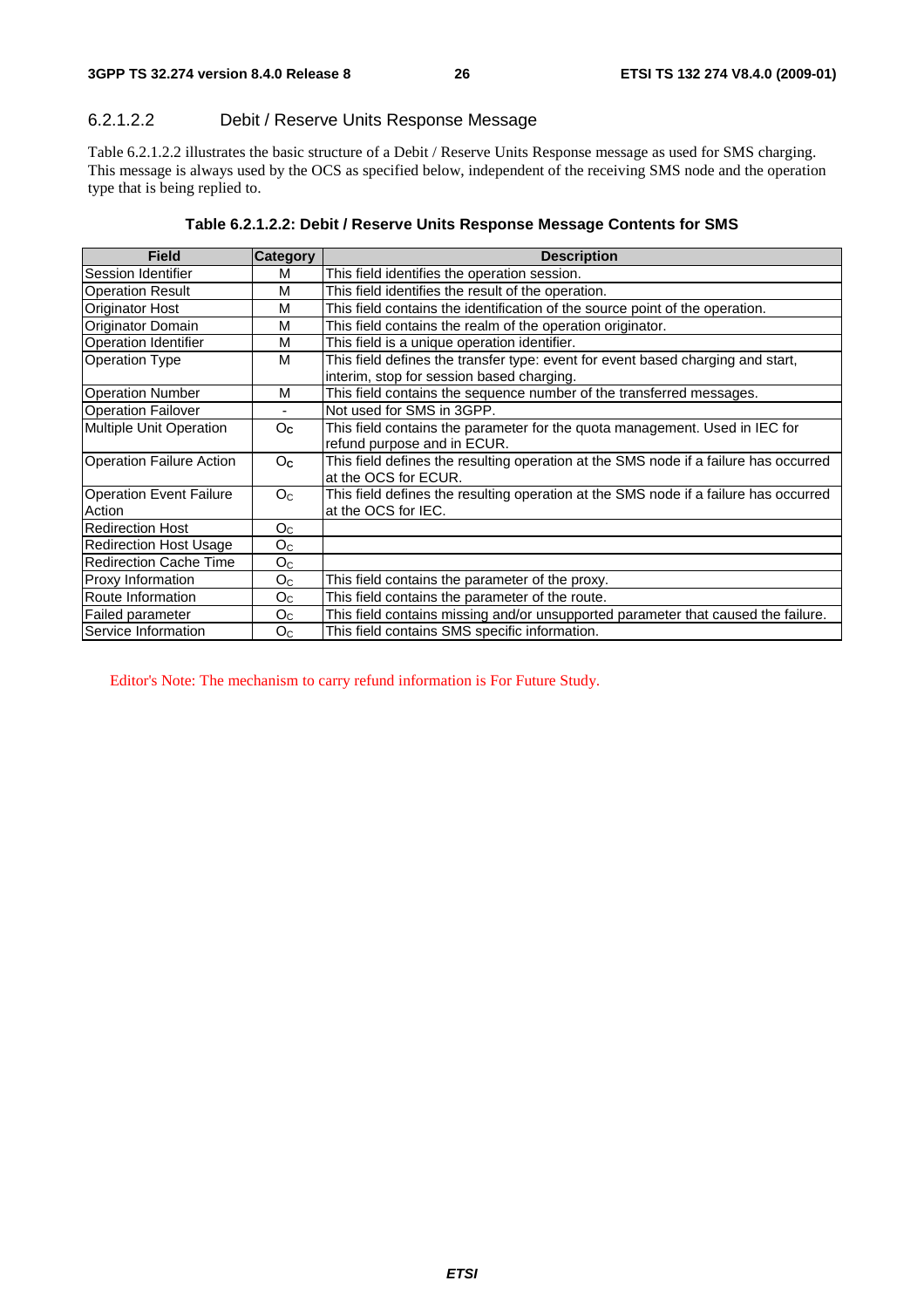## 6.3 SMS charging specific parameters

## 6.3.1 Definition of the SMS charging information

### 6.3.1.1 SMS charging information assignment for Service-Information

The components in the Service Information that are use for SMS charging can be found in table 6.3.1.1.

**Table 6.3.1.1: Service Information used for SMS Charging** 

| <b>Field</b>                              | <b>Category</b>    | <b>Description</b>                                                                                                                                                                                                                                                                                                                                                      |
|-------------------------------------------|--------------------|-------------------------------------------------------------------------------------------------------------------------------------------------------------------------------------------------------------------------------------------------------------------------------------------------------------------------------------------------------------------------|
| Service Information                       | $O_{M}$            | This is a structured field and holds the 3GPP specific parameter as<br>defined in TS 32.299 [50]. For SMS Charging the SMS-Information and<br>selected parameters of MMS Information, PS-Information and IMS<br>information are used.                                                                                                                                   |
| <b>SMS</b> Information                    | $O_M$              | This is a structured field and holds the SMS specific parameters. The<br>details are defined in table 6.3.1.2.                                                                                                                                                                                                                                                          |
| <b>MMS</b> Information                    | $O_{M}$            | This is a structure field and the following parameters are specific to SMS.<br>The complete structure is defined in 3GPP TS 32.270 [13]                                                                                                                                                                                                                                 |
| <b>Originator Address</b>                 | $O_{M}$            | This field holds the address of the originator of the SM. This will typically<br>be an E.164 number or a shortcode. Multiple addresses may be carried if<br>additional information is available, e.g. IMSI and E.164 number.                                                                                                                                            |
|                                           |                    |                                                                                                                                                                                                                                                                                                                                                                         |
| <b>Submission Time</b>                    | $\overline{O_{C}}$ | This field holds the timestamp of when the submitted SM arrived at the<br>originating SMS Node. The information to populate this field is obtained<br>from the TP-Service-Center-Time-Stamp (TP-SCTS) as defined in 3GPP<br>TS 23.040 [7]. If a refund or retransmission is required, the timestamp<br>carries the timestamp associated with the original submitted SM. |
| Priority                                  | O <sub>C</sub>     | This field holds any priority information associated with an SM.<br>Applicable to terminating procedures only. Priority handling is defined in<br>3GPP TS 23.040 [13]. The value 'low' is not applicable.                                                                                                                                                               |
| Message Id                                | $\overline{O_M}$   | This field carries the identity used to identify an SM in the SMS node<br>associated with entity that submitted it. The information to populate this<br>field is obtained from the TP-Message-Reference (TP-MR) as defined in<br>3GPP TS 23.040 [7].                                                                                                                    |
| Message Size                              | <b>OM</b>          | This field carries the length of the user data part of the SM. The<br>information to populate this field is obtained from the TP-User-Data-<br>Length (TP-UDL) as defined in 3GPP TS 23.040 [7]                                                                                                                                                                         |
| <b>Message Class</b>                      | $O_{M}$            | Used as defined in 3GPP TS 32.270 [13]. It is implementation dependent<br>the value selected for a specific transaction.                                                                                                                                                                                                                                                |
| <b>Delivery Report Requested</b>          | O <sub>C</sub>     | This field indicates whether a delivery report is requested by the SM<br>originator. The information to populate this field is obtained from the TP-<br>Status-Report-Request (TP-SRR) as defined in 3GPP TS 23.040 [7]                                                                                                                                                 |
| PS Information                            | $\overline{O_{C}}$ | This is a structured field and the following parameters are specific to SMS.<br>The complete structure is defined in TS 32.251 [11].                                                                                                                                                                                                                                    |
| <b>PDP Address</b>                        | O <sub>C</sub>     | This field holds the IP address used by the subscriber for the SMS<br>transaction. Included if the SMS node is the IP-SM-GW.                                                                                                                                                                                                                                            |
| 3GPP User Location Info                   | O <sub>C</sub>     | This field holds the information about the location of the subscriber during<br>the SMS transaction.                                                                                                                                                                                                                                                                    |
| 3GPP RAT Type                             | O <sub>C</sub>     | This field holds information about the radio access technology used for the<br>SMS transaction.                                                                                                                                                                                                                                                                         |
| <b>IMS</b> Information                    | O <sub>C</sub>     | This is a structured field and the following parameters are specific to SMS.<br>The complete structure is defined in TS 32.260 [15].                                                                                                                                                                                                                                    |
| <b>User Session Id</b>                    | $\overline{O_{C}}$ | This field holds the session identifier. For a SIP session the Session-ID<br>contains the SIP Call ID.                                                                                                                                                                                                                                                                  |
| Number Portability routing<br>information | O <sub>C</sub>     | This field includes information on number portability after DNS/ENUM<br>request from S-CSCF in the calling user"s home network.                                                                                                                                                                                                                                         |
| <b>Carrier Select routing</b>             | O <sub>C</sub>     | This field includes information on carrier select after DNS/ENUM request                                                                                                                                                                                                                                                                                                |
| information                               |                    | from S-CSCF in the calling user"s home network.                                                                                                                                                                                                                                                                                                                         |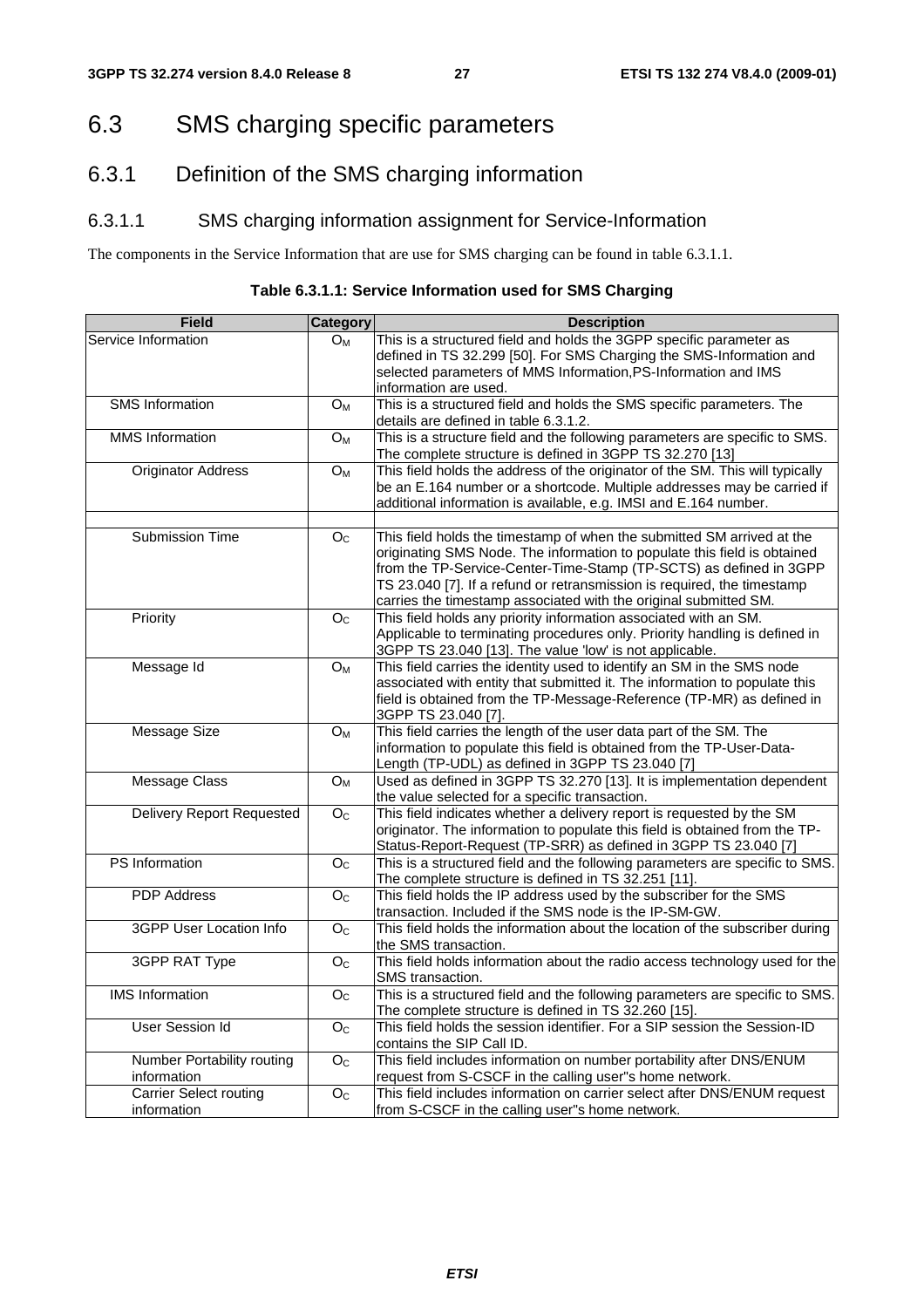### 6.3.1.2 Definition of the SMS Information

The components in the SMS Information that are used for SMS charging can be found in table 6.3.1.2.

| Table 6.3.1.2: SMS Information used for SMS Charging |  |
|------------------------------------------------------|--|
|------------------------------------------------------|--|

| Identifies the SMS Node as IP-SM-GW or SMS Router or a combined IP-SM-<br>$O_M$<br>GW / SMS Router or as SMS-SC.<br>This field holds the address of the SMS node to which the charging system is<br><b>SM Client Address</b><br>$O_M$<br>connected to. This may be the same as the SMSC Address field.<br>This field holds the SCCP calling address used to receive the SM at the SMS<br><b>Originator SCCP Address</b><br>O <sub>c</sub><br>node. Only present if SMSIP is not used for the inward connection.<br>This field holds the original, unmodified address of the originator of<br>the SM, as received by the SMS node, in case address manipulation<br><b>Originator Received Address</b><br>$O_{C}$<br>(such as number plan corrections) have been applied in the SMS<br>node. This will typically be an E.164 number or a shortcode. Multiple<br>addresses may be carried if additional information is available, e.g.<br>IMSI and E.164 number.<br>This field holds the SCCP called address used by the SMS node to onward<br><b>Recipient SCCP Address</b><br>O <sub>C</sub><br>deliver the SM. Only present if SMSIP is not used for the outward<br>connection.<br><b>Recipient Received Address</b><br>This field holds the original, unmodified address of the recipient of the SM,<br>O <sub>c</sub><br>as received by the SMS node, in case address manipulation (such as<br>number plan corrections) have been applied in the SMS node. This will<br>typically be an E.164 number or a shortcode. Multiple addresses may be<br>carried if additional information is available, e.g. IMSI and E.164 number.<br>ОC<br>This field holds the list of the recipient addresses of the SM. Each recipient<br>address will typically be a list of E.164 numbers and IMSI or e-mail<br>addresses if additional information is available.<br><b>SMSC Address</b><br>This field holds the address of the SMSC to which the originating or<br>Oм<br>terminating SM is directed to.<br>This field holds the data coding scheme used within the SM. The information<br>SM Data Coding Scheme<br>O <sub>M</sub><br>to populate this field is obtained from TP-DCS header.<br><b>SM Destination Interface</b><br>This is a structured field containing information describing the interface on<br>O <sub>M</sub><br>which the SM is to be delivered (i.e. the next hop)<br>This field identifies the message that triggered the generation of charging<br>SM Message Type<br>$O_{M}$<br>information.<br>SM Originator Interface<br>This is a structured field containing information describing the interface on<br>$O_{M}$<br>which the SM was received by the SMS node (i.e. the previous hop)<br>This field holds the TP-PROTOCOL-ID (TP-PID) as defined in 3GPP TS<br>SM Protocol Id<br>$O_{M}$<br>23.040 [7]<br><b>SM Reply Path Requested</b><br>This field carries an indication of whether a reply SM to an original SM shall<br>O <sub>C</sub><br>follow the same path as identified by the TP-Reply-Path (TP-RP) flag.<br>This field carries the user data header extracted from the user data of the<br><b>SM User Data Header</b><br>O <sub>C</sub><br>SM. The user data header (TP-UDH) is specified in 3GPP TS 23.040 [7]<br><b>SM Status</b><br>This field holds the information from the TP-Status field in a Status-Report<br>$\mathsf{O}_\mathbb{C}$<br>TPDU. This information is only applicable to delivery report charging<br>procedures or where ECUR is employed.<br>SM Discharge Time<br>This field holds the time associated with the event being reported in the SM<br>O <sub>C</sub><br>Status field. This information is only applicable to delivery report charging<br>procedures. | <b>Field</b>            | <b>Category</b> | <b>Description</b>                                                      |
|----------------------------------------------------------------------------------------------------------------------------------------------------------------------------------------------------------------------------------------------------------------------------------------------------------------------------------------------------------------------------------------------------------------------------------------------------------------------------------------------------------------------------------------------------------------------------------------------------------------------------------------------------------------------------------------------------------------------------------------------------------------------------------------------------------------------------------------------------------------------------------------------------------------------------------------------------------------------------------------------------------------------------------------------------------------------------------------------------------------------------------------------------------------------------------------------------------------------------------------------------------------------------------------------------------------------------------------------------------------------------------------------------------------------------------------------------------------------------------------------------------------------------------------------------------------------------------------------------------------------------------------------------------------------------------------------------------------------------------------------------------------------------------------------------------------------------------------------------------------------------------------------------------------------------------------------------------------------------------------------------------------------------------------------------------------------------------------------------------------------------------------------------------------------------------------------------------------------------------------------------------------------------------------------------------------------------------------------------------------------------------------------------------------------------------------------------------------------------------------------------------------------------------------------------------------------------------------------------------------------------------------------------------------------------------------------------------------------------------------------------------------------------------------------------------------------------------------------------------------------------------------------------------------------------------------------------------------------------------------------------------------------------------------------------------------------------------------------------------------------------------------------------------------------------------------------------------------------------------------------------------------------------------------------------------------------------------------------------------------------------------------------------------------------------------------------------------------------------------------------------------------------------------------------------------------------------------------------------------------------------------------------------------------------------------------------------------------------|-------------------------|-----------------|-------------------------------------------------------------------------|
|                                                                                                                                                                                                                                                                                                                                                                                                                                                                                                                                                                                                                                                                                                                                                                                                                                                                                                                                                                                                                                                                                                                                                                                                                                                                                                                                                                                                                                                                                                                                                                                                                                                                                                                                                                                                                                                                                                                                                                                                                                                                                                                                                                                                                                                                                                                                                                                                                                                                                                                                                                                                                                                                                                                                                                                                                                                                                                                                                                                                                                                                                                                                                                                                                                                                                                                                                                                                                                                                                                                                                                                                                                                                                                                      | <b>SMS Node</b>         |                 |                                                                         |
|                                                                                                                                                                                                                                                                                                                                                                                                                                                                                                                                                                                                                                                                                                                                                                                                                                                                                                                                                                                                                                                                                                                                                                                                                                                                                                                                                                                                                                                                                                                                                                                                                                                                                                                                                                                                                                                                                                                                                                                                                                                                                                                                                                                                                                                                                                                                                                                                                                                                                                                                                                                                                                                                                                                                                                                                                                                                                                                                                                                                                                                                                                                                                                                                                                                                                                                                                                                                                                                                                                                                                                                                                                                                                                                      |                         |                 |                                                                         |
|                                                                                                                                                                                                                                                                                                                                                                                                                                                                                                                                                                                                                                                                                                                                                                                                                                                                                                                                                                                                                                                                                                                                                                                                                                                                                                                                                                                                                                                                                                                                                                                                                                                                                                                                                                                                                                                                                                                                                                                                                                                                                                                                                                                                                                                                                                                                                                                                                                                                                                                                                                                                                                                                                                                                                                                                                                                                                                                                                                                                                                                                                                                                                                                                                                                                                                                                                                                                                                                                                                                                                                                                                                                                                                                      |                         |                 |                                                                         |
|                                                                                                                                                                                                                                                                                                                                                                                                                                                                                                                                                                                                                                                                                                                                                                                                                                                                                                                                                                                                                                                                                                                                                                                                                                                                                                                                                                                                                                                                                                                                                                                                                                                                                                                                                                                                                                                                                                                                                                                                                                                                                                                                                                                                                                                                                                                                                                                                                                                                                                                                                                                                                                                                                                                                                                                                                                                                                                                                                                                                                                                                                                                                                                                                                                                                                                                                                                                                                                                                                                                                                                                                                                                                                                                      |                         |                 |                                                                         |
|                                                                                                                                                                                                                                                                                                                                                                                                                                                                                                                                                                                                                                                                                                                                                                                                                                                                                                                                                                                                                                                                                                                                                                                                                                                                                                                                                                                                                                                                                                                                                                                                                                                                                                                                                                                                                                                                                                                                                                                                                                                                                                                                                                                                                                                                                                                                                                                                                                                                                                                                                                                                                                                                                                                                                                                                                                                                                                                                                                                                                                                                                                                                                                                                                                                                                                                                                                                                                                                                                                                                                                                                                                                                                                                      |                         |                 |                                                                         |
|                                                                                                                                                                                                                                                                                                                                                                                                                                                                                                                                                                                                                                                                                                                                                                                                                                                                                                                                                                                                                                                                                                                                                                                                                                                                                                                                                                                                                                                                                                                                                                                                                                                                                                                                                                                                                                                                                                                                                                                                                                                                                                                                                                                                                                                                                                                                                                                                                                                                                                                                                                                                                                                                                                                                                                                                                                                                                                                                                                                                                                                                                                                                                                                                                                                                                                                                                                                                                                                                                                                                                                                                                                                                                                                      |                         |                 |                                                                         |
|                                                                                                                                                                                                                                                                                                                                                                                                                                                                                                                                                                                                                                                                                                                                                                                                                                                                                                                                                                                                                                                                                                                                                                                                                                                                                                                                                                                                                                                                                                                                                                                                                                                                                                                                                                                                                                                                                                                                                                                                                                                                                                                                                                                                                                                                                                                                                                                                                                                                                                                                                                                                                                                                                                                                                                                                                                                                                                                                                                                                                                                                                                                                                                                                                                                                                                                                                                                                                                                                                                                                                                                                                                                                                                                      |                         |                 |                                                                         |
|                                                                                                                                                                                                                                                                                                                                                                                                                                                                                                                                                                                                                                                                                                                                                                                                                                                                                                                                                                                                                                                                                                                                                                                                                                                                                                                                                                                                                                                                                                                                                                                                                                                                                                                                                                                                                                                                                                                                                                                                                                                                                                                                                                                                                                                                                                                                                                                                                                                                                                                                                                                                                                                                                                                                                                                                                                                                                                                                                                                                                                                                                                                                                                                                                                                                                                                                                                                                                                                                                                                                                                                                                                                                                                                      |                         |                 |                                                                         |
|                                                                                                                                                                                                                                                                                                                                                                                                                                                                                                                                                                                                                                                                                                                                                                                                                                                                                                                                                                                                                                                                                                                                                                                                                                                                                                                                                                                                                                                                                                                                                                                                                                                                                                                                                                                                                                                                                                                                                                                                                                                                                                                                                                                                                                                                                                                                                                                                                                                                                                                                                                                                                                                                                                                                                                                                                                                                                                                                                                                                                                                                                                                                                                                                                                                                                                                                                                                                                                                                                                                                                                                                                                                                                                                      |                         |                 |                                                                         |
|                                                                                                                                                                                                                                                                                                                                                                                                                                                                                                                                                                                                                                                                                                                                                                                                                                                                                                                                                                                                                                                                                                                                                                                                                                                                                                                                                                                                                                                                                                                                                                                                                                                                                                                                                                                                                                                                                                                                                                                                                                                                                                                                                                                                                                                                                                                                                                                                                                                                                                                                                                                                                                                                                                                                                                                                                                                                                                                                                                                                                                                                                                                                                                                                                                                                                                                                                                                                                                                                                                                                                                                                                                                                                                                      |                         |                 |                                                                         |
|                                                                                                                                                                                                                                                                                                                                                                                                                                                                                                                                                                                                                                                                                                                                                                                                                                                                                                                                                                                                                                                                                                                                                                                                                                                                                                                                                                                                                                                                                                                                                                                                                                                                                                                                                                                                                                                                                                                                                                                                                                                                                                                                                                                                                                                                                                                                                                                                                                                                                                                                                                                                                                                                                                                                                                                                                                                                                                                                                                                                                                                                                                                                                                                                                                                                                                                                                                                                                                                                                                                                                                                                                                                                                                                      |                         |                 |                                                                         |
|                                                                                                                                                                                                                                                                                                                                                                                                                                                                                                                                                                                                                                                                                                                                                                                                                                                                                                                                                                                                                                                                                                                                                                                                                                                                                                                                                                                                                                                                                                                                                                                                                                                                                                                                                                                                                                                                                                                                                                                                                                                                                                                                                                                                                                                                                                                                                                                                                                                                                                                                                                                                                                                                                                                                                                                                                                                                                                                                                                                                                                                                                                                                                                                                                                                                                                                                                                                                                                                                                                                                                                                                                                                                                                                      |                         |                 |                                                                         |
|                                                                                                                                                                                                                                                                                                                                                                                                                                                                                                                                                                                                                                                                                                                                                                                                                                                                                                                                                                                                                                                                                                                                                                                                                                                                                                                                                                                                                                                                                                                                                                                                                                                                                                                                                                                                                                                                                                                                                                                                                                                                                                                                                                                                                                                                                                                                                                                                                                                                                                                                                                                                                                                                                                                                                                                                                                                                                                                                                                                                                                                                                                                                                                                                                                                                                                                                                                                                                                                                                                                                                                                                                                                                                                                      |                         |                 |                                                                         |
|                                                                                                                                                                                                                                                                                                                                                                                                                                                                                                                                                                                                                                                                                                                                                                                                                                                                                                                                                                                                                                                                                                                                                                                                                                                                                                                                                                                                                                                                                                                                                                                                                                                                                                                                                                                                                                                                                                                                                                                                                                                                                                                                                                                                                                                                                                                                                                                                                                                                                                                                                                                                                                                                                                                                                                                                                                                                                                                                                                                                                                                                                                                                                                                                                                                                                                                                                                                                                                                                                                                                                                                                                                                                                                                      | Recipients              |                 |                                                                         |
|                                                                                                                                                                                                                                                                                                                                                                                                                                                                                                                                                                                                                                                                                                                                                                                                                                                                                                                                                                                                                                                                                                                                                                                                                                                                                                                                                                                                                                                                                                                                                                                                                                                                                                                                                                                                                                                                                                                                                                                                                                                                                                                                                                                                                                                                                                                                                                                                                                                                                                                                                                                                                                                                                                                                                                                                                                                                                                                                                                                                                                                                                                                                                                                                                                                                                                                                                                                                                                                                                                                                                                                                                                                                                                                      |                         |                 |                                                                         |
|                                                                                                                                                                                                                                                                                                                                                                                                                                                                                                                                                                                                                                                                                                                                                                                                                                                                                                                                                                                                                                                                                                                                                                                                                                                                                                                                                                                                                                                                                                                                                                                                                                                                                                                                                                                                                                                                                                                                                                                                                                                                                                                                                                                                                                                                                                                                                                                                                                                                                                                                                                                                                                                                                                                                                                                                                                                                                                                                                                                                                                                                                                                                                                                                                                                                                                                                                                                                                                                                                                                                                                                                                                                                                                                      |                         |                 |                                                                         |
|                                                                                                                                                                                                                                                                                                                                                                                                                                                                                                                                                                                                                                                                                                                                                                                                                                                                                                                                                                                                                                                                                                                                                                                                                                                                                                                                                                                                                                                                                                                                                                                                                                                                                                                                                                                                                                                                                                                                                                                                                                                                                                                                                                                                                                                                                                                                                                                                                                                                                                                                                                                                                                                                                                                                                                                                                                                                                                                                                                                                                                                                                                                                                                                                                                                                                                                                                                                                                                                                                                                                                                                                                                                                                                                      |                         |                 |                                                                         |
|                                                                                                                                                                                                                                                                                                                                                                                                                                                                                                                                                                                                                                                                                                                                                                                                                                                                                                                                                                                                                                                                                                                                                                                                                                                                                                                                                                                                                                                                                                                                                                                                                                                                                                                                                                                                                                                                                                                                                                                                                                                                                                                                                                                                                                                                                                                                                                                                                                                                                                                                                                                                                                                                                                                                                                                                                                                                                                                                                                                                                                                                                                                                                                                                                                                                                                                                                                                                                                                                                                                                                                                                                                                                                                                      |                         |                 |                                                                         |
|                                                                                                                                                                                                                                                                                                                                                                                                                                                                                                                                                                                                                                                                                                                                                                                                                                                                                                                                                                                                                                                                                                                                                                                                                                                                                                                                                                                                                                                                                                                                                                                                                                                                                                                                                                                                                                                                                                                                                                                                                                                                                                                                                                                                                                                                                                                                                                                                                                                                                                                                                                                                                                                                                                                                                                                                                                                                                                                                                                                                                                                                                                                                                                                                                                                                                                                                                                                                                                                                                                                                                                                                                                                                                                                      |                         |                 |                                                                         |
|                                                                                                                                                                                                                                                                                                                                                                                                                                                                                                                                                                                                                                                                                                                                                                                                                                                                                                                                                                                                                                                                                                                                                                                                                                                                                                                                                                                                                                                                                                                                                                                                                                                                                                                                                                                                                                                                                                                                                                                                                                                                                                                                                                                                                                                                                                                                                                                                                                                                                                                                                                                                                                                                                                                                                                                                                                                                                                                                                                                                                                                                                                                                                                                                                                                                                                                                                                                                                                                                                                                                                                                                                                                                                                                      |                         |                 |                                                                         |
|                                                                                                                                                                                                                                                                                                                                                                                                                                                                                                                                                                                                                                                                                                                                                                                                                                                                                                                                                                                                                                                                                                                                                                                                                                                                                                                                                                                                                                                                                                                                                                                                                                                                                                                                                                                                                                                                                                                                                                                                                                                                                                                                                                                                                                                                                                                                                                                                                                                                                                                                                                                                                                                                                                                                                                                                                                                                                                                                                                                                                                                                                                                                                                                                                                                                                                                                                                                                                                                                                                                                                                                                                                                                                                                      |                         |                 |                                                                         |
|                                                                                                                                                                                                                                                                                                                                                                                                                                                                                                                                                                                                                                                                                                                                                                                                                                                                                                                                                                                                                                                                                                                                                                                                                                                                                                                                                                                                                                                                                                                                                                                                                                                                                                                                                                                                                                                                                                                                                                                                                                                                                                                                                                                                                                                                                                                                                                                                                                                                                                                                                                                                                                                                                                                                                                                                                                                                                                                                                                                                                                                                                                                                                                                                                                                                                                                                                                                                                                                                                                                                                                                                                                                                                                                      |                         |                 |                                                                         |
|                                                                                                                                                                                                                                                                                                                                                                                                                                                                                                                                                                                                                                                                                                                                                                                                                                                                                                                                                                                                                                                                                                                                                                                                                                                                                                                                                                                                                                                                                                                                                                                                                                                                                                                                                                                                                                                                                                                                                                                                                                                                                                                                                                                                                                                                                                                                                                                                                                                                                                                                                                                                                                                                                                                                                                                                                                                                                                                                                                                                                                                                                                                                                                                                                                                                                                                                                                                                                                                                                                                                                                                                                                                                                                                      |                         |                 |                                                                         |
|                                                                                                                                                                                                                                                                                                                                                                                                                                                                                                                                                                                                                                                                                                                                                                                                                                                                                                                                                                                                                                                                                                                                                                                                                                                                                                                                                                                                                                                                                                                                                                                                                                                                                                                                                                                                                                                                                                                                                                                                                                                                                                                                                                                                                                                                                                                                                                                                                                                                                                                                                                                                                                                                                                                                                                                                                                                                                                                                                                                                                                                                                                                                                                                                                                                                                                                                                                                                                                                                                                                                                                                                                                                                                                                      |                         |                 |                                                                         |
|                                                                                                                                                                                                                                                                                                                                                                                                                                                                                                                                                                                                                                                                                                                                                                                                                                                                                                                                                                                                                                                                                                                                                                                                                                                                                                                                                                                                                                                                                                                                                                                                                                                                                                                                                                                                                                                                                                                                                                                                                                                                                                                                                                                                                                                                                                                                                                                                                                                                                                                                                                                                                                                                                                                                                                                                                                                                                                                                                                                                                                                                                                                                                                                                                                                                                                                                                                                                                                                                                                                                                                                                                                                                                                                      |                         |                 |                                                                         |
|                                                                                                                                                                                                                                                                                                                                                                                                                                                                                                                                                                                                                                                                                                                                                                                                                                                                                                                                                                                                                                                                                                                                                                                                                                                                                                                                                                                                                                                                                                                                                                                                                                                                                                                                                                                                                                                                                                                                                                                                                                                                                                                                                                                                                                                                                                                                                                                                                                                                                                                                                                                                                                                                                                                                                                                                                                                                                                                                                                                                                                                                                                                                                                                                                                                                                                                                                                                                                                                                                                                                                                                                                                                                                                                      |                         |                 |                                                                         |
|                                                                                                                                                                                                                                                                                                                                                                                                                                                                                                                                                                                                                                                                                                                                                                                                                                                                                                                                                                                                                                                                                                                                                                                                                                                                                                                                                                                                                                                                                                                                                                                                                                                                                                                                                                                                                                                                                                                                                                                                                                                                                                                                                                                                                                                                                                                                                                                                                                                                                                                                                                                                                                                                                                                                                                                                                                                                                                                                                                                                                                                                                                                                                                                                                                                                                                                                                                                                                                                                                                                                                                                                                                                                                                                      |                         |                 |                                                                         |
|                                                                                                                                                                                                                                                                                                                                                                                                                                                                                                                                                                                                                                                                                                                                                                                                                                                                                                                                                                                                                                                                                                                                                                                                                                                                                                                                                                                                                                                                                                                                                                                                                                                                                                                                                                                                                                                                                                                                                                                                                                                                                                                                                                                                                                                                                                                                                                                                                                                                                                                                                                                                                                                                                                                                                                                                                                                                                                                                                                                                                                                                                                                                                                                                                                                                                                                                                                                                                                                                                                                                                                                                                                                                                                                      |                         |                 |                                                                         |
|                                                                                                                                                                                                                                                                                                                                                                                                                                                                                                                                                                                                                                                                                                                                                                                                                                                                                                                                                                                                                                                                                                                                                                                                                                                                                                                                                                                                                                                                                                                                                                                                                                                                                                                                                                                                                                                                                                                                                                                                                                                                                                                                                                                                                                                                                                                                                                                                                                                                                                                                                                                                                                                                                                                                                                                                                                                                                                                                                                                                                                                                                                                                                                                                                                                                                                                                                                                                                                                                                                                                                                                                                                                                                                                      |                         |                 |                                                                         |
|                                                                                                                                                                                                                                                                                                                                                                                                                                                                                                                                                                                                                                                                                                                                                                                                                                                                                                                                                                                                                                                                                                                                                                                                                                                                                                                                                                                                                                                                                                                                                                                                                                                                                                                                                                                                                                                                                                                                                                                                                                                                                                                                                                                                                                                                                                                                                                                                                                                                                                                                                                                                                                                                                                                                                                                                                                                                                                                                                                                                                                                                                                                                                                                                                                                                                                                                                                                                                                                                                                                                                                                                                                                                                                                      |                         |                 |                                                                         |
|                                                                                                                                                                                                                                                                                                                                                                                                                                                                                                                                                                                                                                                                                                                                                                                                                                                                                                                                                                                                                                                                                                                                                                                                                                                                                                                                                                                                                                                                                                                                                                                                                                                                                                                                                                                                                                                                                                                                                                                                                                                                                                                                                                                                                                                                                                                                                                                                                                                                                                                                                                                                                                                                                                                                                                                                                                                                                                                                                                                                                                                                                                                                                                                                                                                                                                                                                                                                                                                                                                                                                                                                                                                                                                                      |                         |                 |                                                                         |
|                                                                                                                                                                                                                                                                                                                                                                                                                                                                                                                                                                                                                                                                                                                                                                                                                                                                                                                                                                                                                                                                                                                                                                                                                                                                                                                                                                                                                                                                                                                                                                                                                                                                                                                                                                                                                                                                                                                                                                                                                                                                                                                                                                                                                                                                                                                                                                                                                                                                                                                                                                                                                                                                                                                                                                                                                                                                                                                                                                                                                                                                                                                                                                                                                                                                                                                                                                                                                                                                                                                                                                                                                                                                                                                      | Number of Messages Sent | O <sub>C</sub>  | Indicates the number of SMSs sent by the IMS application if applicable. |

### Editor's Note: The mechanism to carry refund information is For Future Study.

- NOTE: The case of multi-destinations of SMS refers to SMS and Internet Electronic Mail interworking as specified in subsclause 3.8 of TS 23.040 [7]
- Editor"s Note: The mechanism for concatenated SMS with multiple destinations for Internet Electronic Mail interworking is For Future Study.
- Editor"s Note: The relation between multiple receipients and other fields used for SMS charging, such as Receipient SCCP Address needs to be clarified.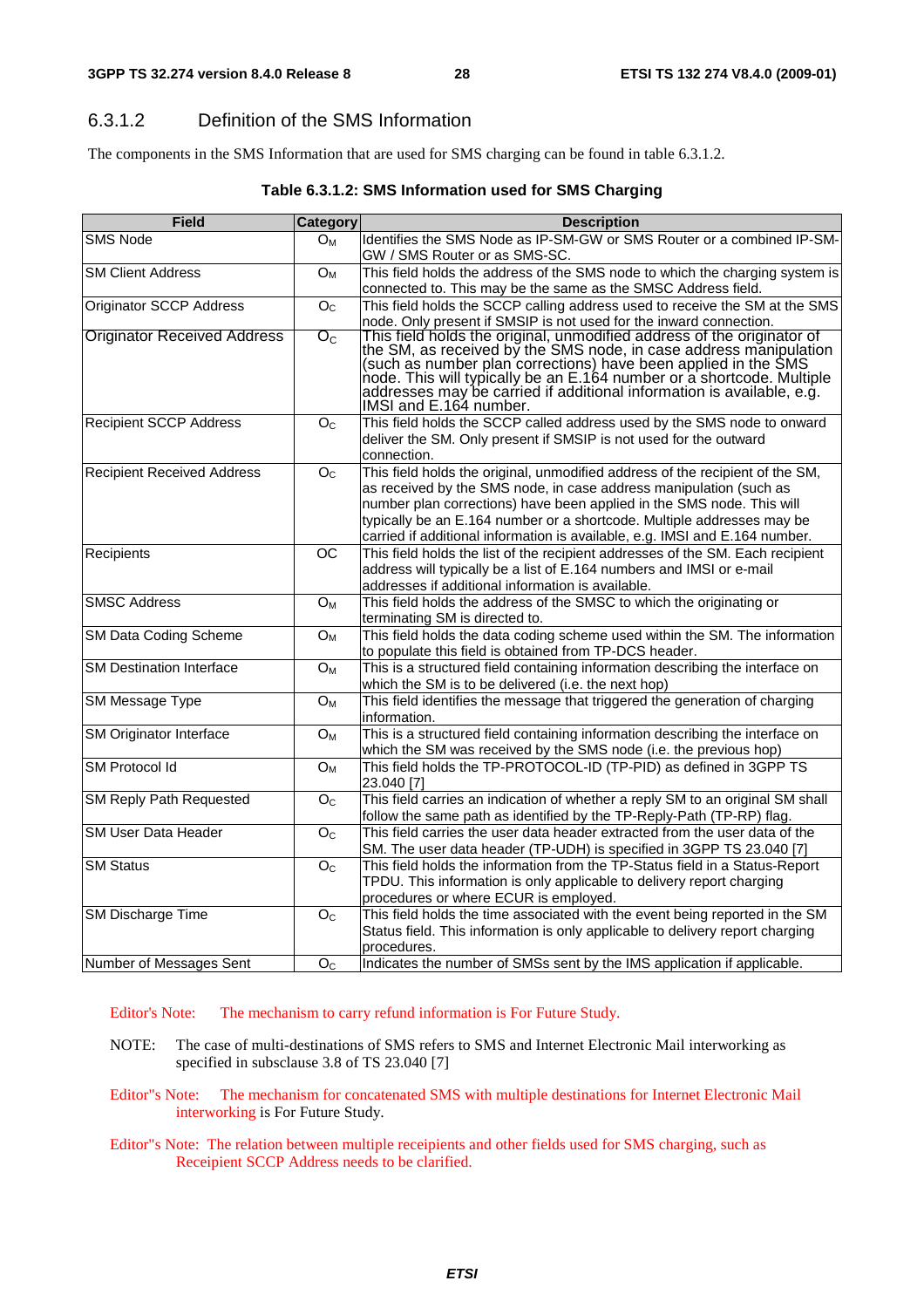## 6.3.2 Formal parameter description

6.3.2.1 SMS charging information for CDRs

Editor"s Note: For Future Study.

6.3.2.2 SMS charging information for charging events

Editor"s Note: For Future Study.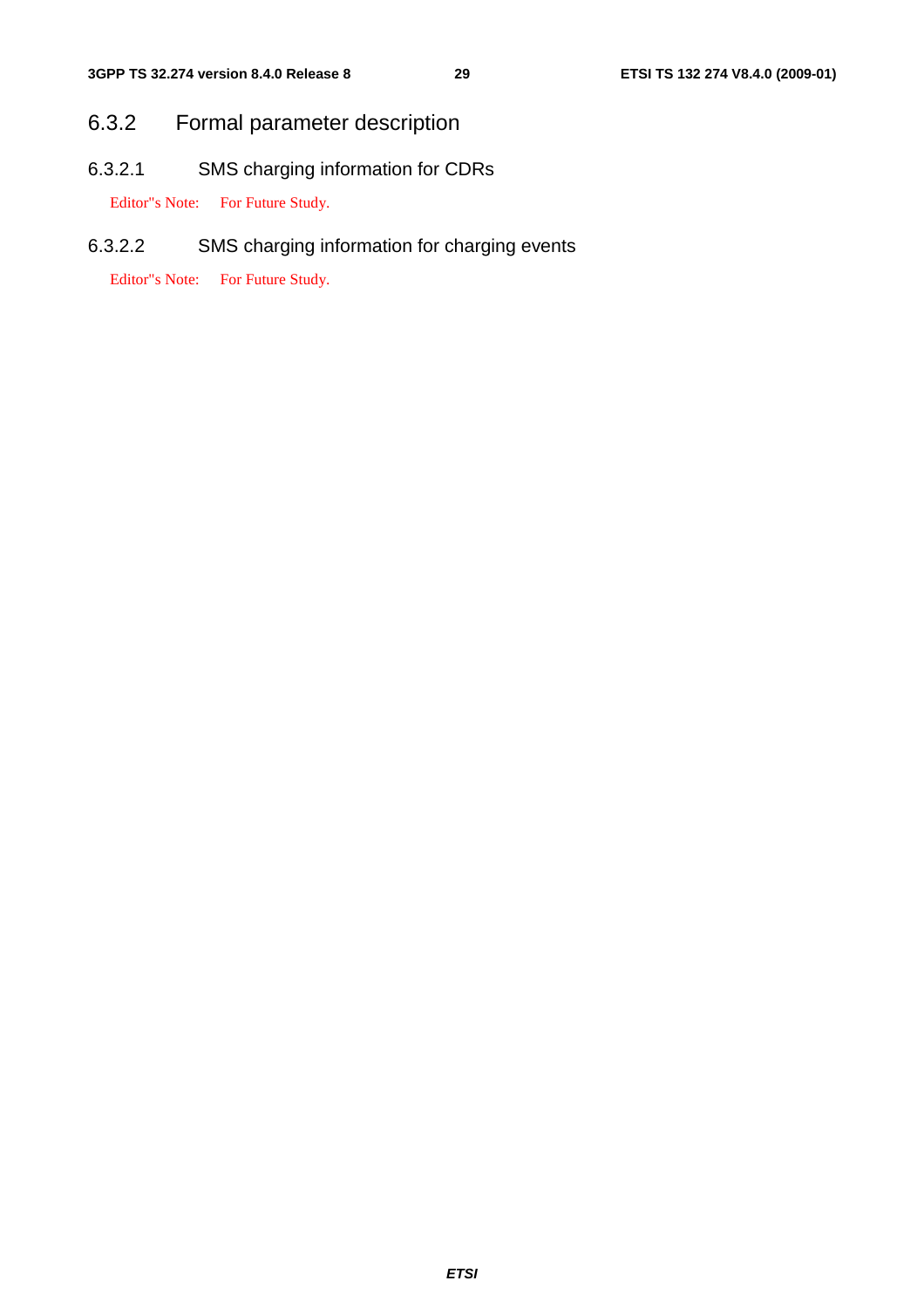## Annex A (informative): Change history

| <b>Change history</b> |         |                          |            |                          |                                                                   |         |                 |             |
|-----------------------|---------|--------------------------|------------|--------------------------|-------------------------------------------------------------------|---------|-----------------|-------------|
| <b>Date</b>           |         | TSG # TSG Doc.           | <b>CR</b>  |                          | <b>Rev Subject/Comment</b>                                        | Cat Old |                 | <b>New</b>  |
| Sep 2007              | SP-37   | SP-070620                |            | --                       | Submitted to TSG SA#37 for Information                            | --      | 1.0.0           |             |
| Dec 2007              | SP-38   | SP-070748                |            | $\overline{\phantom{a}}$ | Submitted to TSG SA#38 for Approval                               | --      | $2.0.0$ 8.0.0   |             |
| Dec 2007              | $-$     | --                       | --         | $-$                      | editHelp: the figures are now visible in normal view              | --      | 8.0.0   8.0.1   |             |
| Mar 2008              | SP-39   | SP-080074                | $0001$ --  |                          | Correction on Service Information for SMS Charging                | F       |                 | 8.0.1 8.1.0 |
| <b>Jun 2008</b>       | $SP-40$ | SP-080330                | $0002$ --  |                          | Support of Number Portability and Carrier Selection in SMS Online | B       | $8.1.0$ $8.2.0$ |             |
|                       |         |                          |            |                          | Charging                                                          |         |                 |             |
| Sep 2008              | SP-41   | SP-081216                | $0003$ --  |                          | Multiple SMS destination - Alignment with TS 23.040               | C       | 8.2.0 8.3.0     |             |
| Sep 2008              | SP-41   | SP-081224                | $0004$ --  |                          | Introduce Online Charging from SMS-SC into 3GPP TS 32.274         | в       | 8.2.0 8.3.0     |             |
|                       |         | Dec 2008 SP-42 SP-080706 | $0005$ $-$ |                          | Correction on Multiple Unit Operation category                    | F       | 8.3.0 8.4.0     |             |
| Dec 2008              | SP-42   | SP-080706                | $0006$ $-$ |                          | Add SMS-SC as SMS node type                                       | B       | 8.3.0 8.4.0     |             |
| Dec 2008              |         | SP-42 SP-080706          | $0007$ --  |                          | Additional Address Info for SMS charging                          | B       | 8.3.0 8.4.0     |             |
|                       |         | Dec 2008 SP-42 SP-080706 | $0008$ --  |                          | Add charging of SMS services to 32.274                            | B       | 8.3.0 8.4.0     |             |